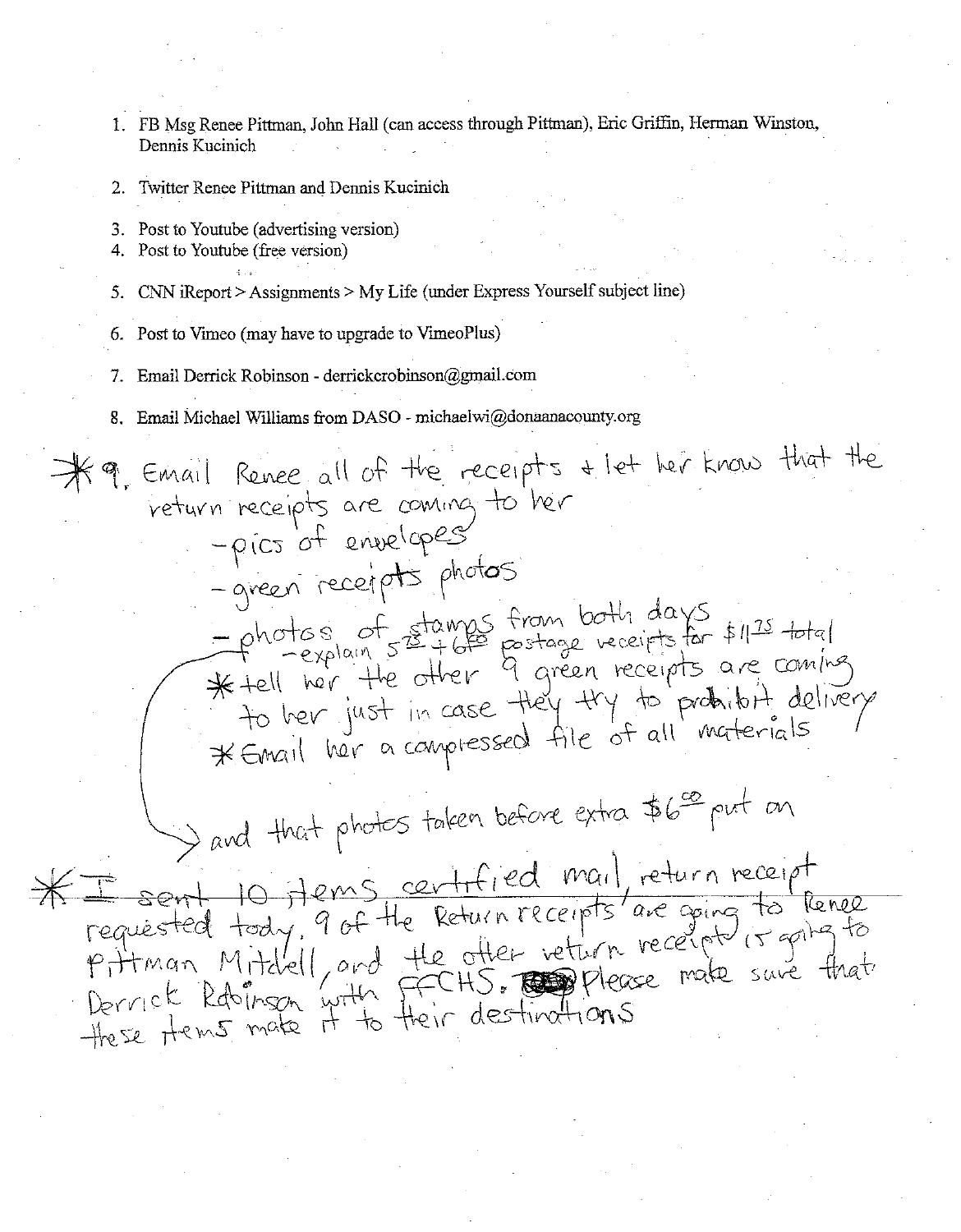laptop password is littler 00 Kanger, these 10 Ften as long as the video is playing went to kenee + the of 9 people CCd on Hat envelope, Ranger, dont Don't try to make<br>Sense of it, just<br>respect my wished try to make sense of now, but I reed Rever Pittman Mitchell + the others to get this vide Penee Pittman Mitclell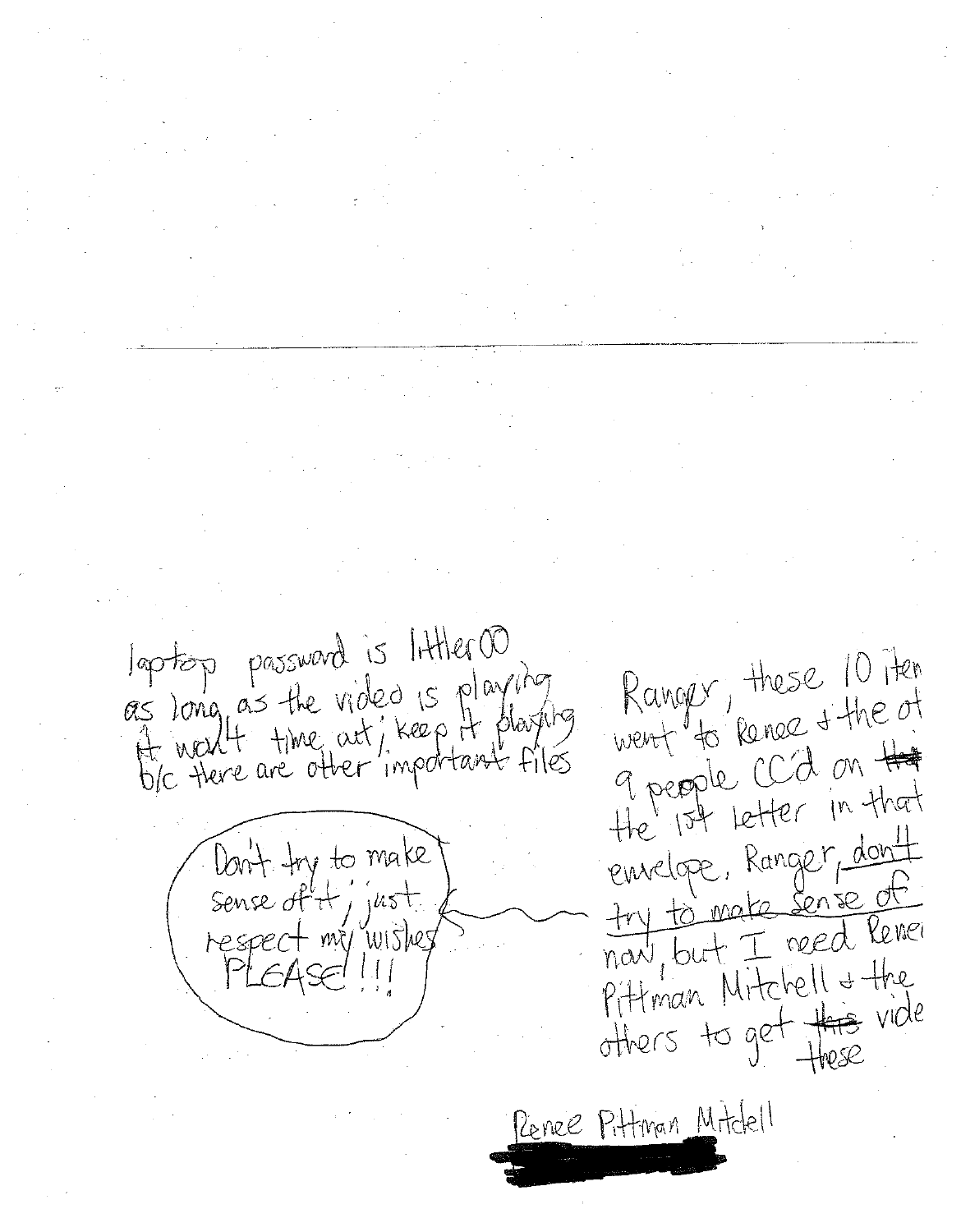## TO DO LIST FOR OTHER WHILE I'M GONE

- I. I bought a Springfield 22mm pistol from Bay Guns and Gear in Panama City, FL. Please either pick this gun up or get the money for it.
- 2. I paid \$2,000 to the Arvizu Law Firm in Las Cruces, NM to file a bankruptcy for me on my behalf. According to Arvizu, at least \$1800 of this money is refundable. Please get the money back for me.
- 3. I have a check for \$500 from Taunton Family Children's Home. I did not finish the assignment that I was working on, so it's not pressing to get the money back from them. But if they don't mind giving you the check, pick up that \$500 check as well.
- 4. I have a house located at 6302 Grayson Bend Drive, Katy, TX 77494. Please take care of whatever needs to be done with the house.
- 5. I have several personal belongings at my ex-girlfriend's, Danielle Nixon, house in Las Cruces, NM at that with her. Her phone number is constructed by Orchestrate that with her.
- 6. I have several items in storage in Houston, Texas at Public Storage located at 5460 Addicks Satsuma Road, Houston, TX 77084. There is a payment due for these items on December l, 2014, in the amount of \$83.00. Please either make the payment or arrange to have these items picked up from storage. My friend, Kimberly Snagg, lives in Houston, TX. She may be able to help with picking these items up. Her phone number is
- 7. I am pretty sure that Ebony Casarez will want Little Bit. We got this dog when we lived together. Her and her daughter, Aaliya Williams, love Little Bit as much as I do, and I am sure that they will want to get her and take care of her. Ebony's phone number is
- 8. Gather my personal belongings from the guest house at the Taunton Family Children's Home

\* Follow up on letters; make sure they're received; or turn  $\epsilon$  poies of the documents in this packet over to media outlets \*Please respect my wishes I LOVE YOU ALL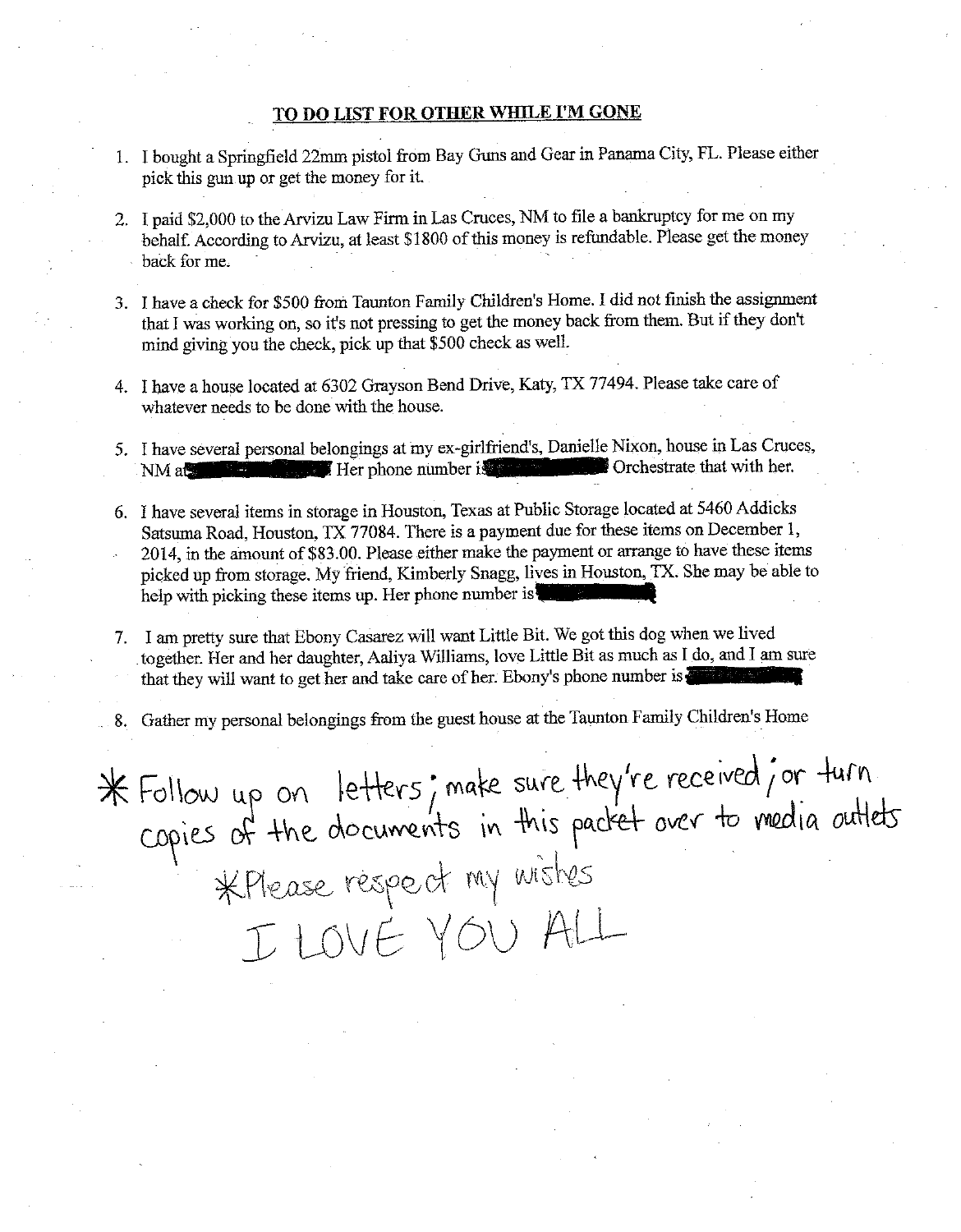## **TO DO** LIST **FOR OTHER WHILE I'M GONE**

For: Family ~ Mom, Uncle Wallace, etc.

- 1. I bought a Springfield 22mm pistol from Bay Guns and Gear in Panama City, FL Please either pick this gun up or get the money for it.
- 2. I paid \$2,000 to the Arvizu Law Firm in Las Cruces, NM to file a bankruptcy for me on my behalf. According to Arvizu, at least \$1800 of this money is refundable. Please get the money back for me.
- 3. I have a check for \$500 from Taunton Family Children's Home. I did not finish the assignment that I was working on, so it's not pressing to get the money back from them. But if they don't mind giving you the check, pick up that \$500 check as well.
- 4. I have a house located at 6302 Grayson Bend Drive, Katy, TX 77494. Please take care of whatever needs to be done with the house.
- 5. I have several personal belongings at my ex-girlfriend's, Danielle Nixon, house in Las Cruces, NM at  $\blacksquare$  Her phone number is  $\blacksquare$  Orchestrate that with her.
- 6. I have several items in storage in Houston, Texas at Public Storage located at 5460 Addicks Satsuma Road, Houston, TX 77084. There is a payment due for these items on December 1, 2014, in the amount of \$83.00. Please either make the payment or arrange to have these items picked up from storage. My friend, Kimberly Snagg, lives in Houston, TX. She may be able to help with picking these items up. Her phone number is.
- 7. I am pretty sure that Ebony Casarez will want Little Bit. We got this dog when we lived together. Her and her daughter, Aaliya Williams, love Little Bit as much as I do, and I am sure that they will want to get her and take care of her. Ebony's phone number i
- 8. Gather my personal belongings from the guest house at the Taunton Family Children's Home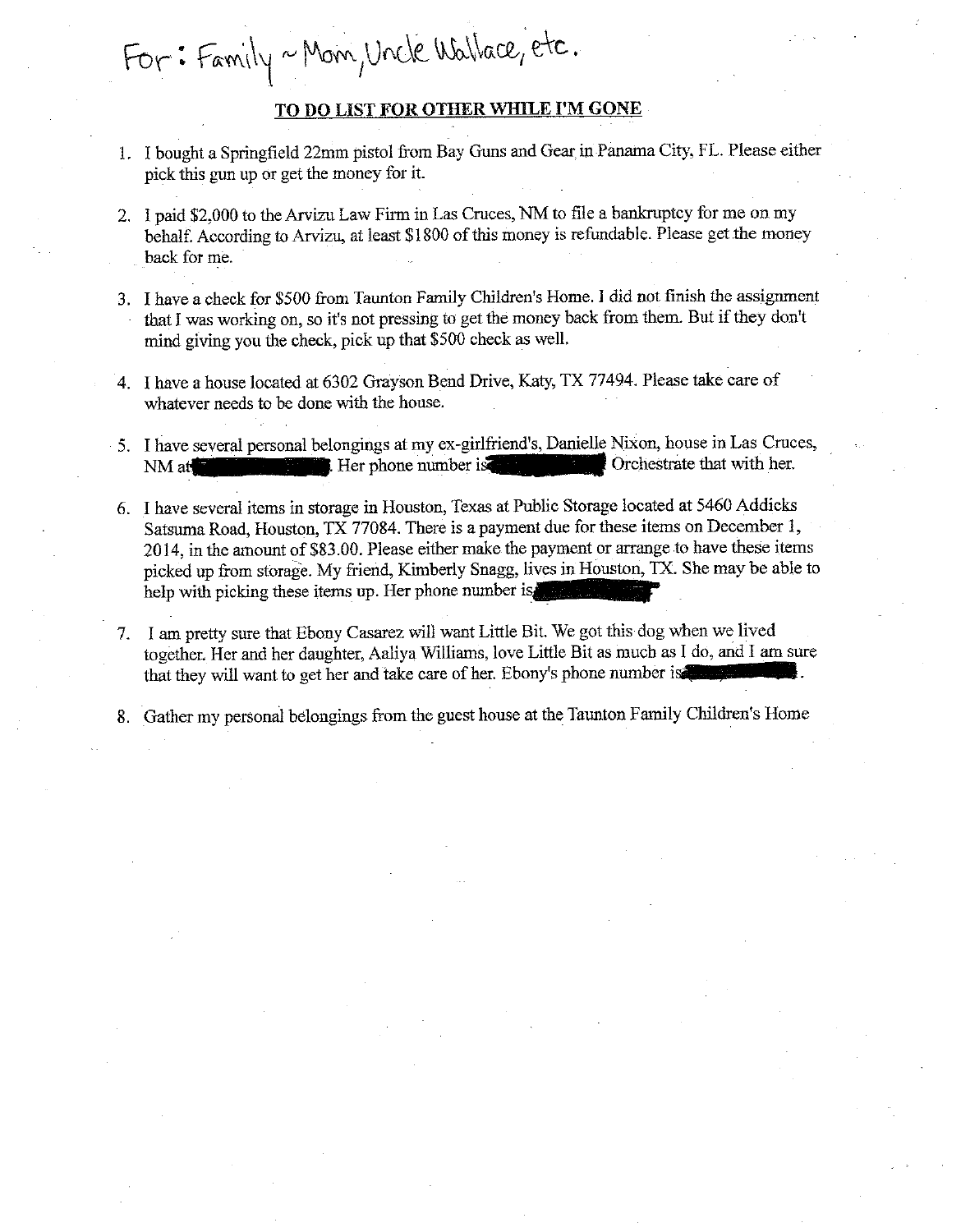### MY EXPERIENCES AS A TARGETED INDIVIDUAL

My deepest regret is that I did not make a more diligent effort of documenting my experiences as a targered individual along the way; however, this document is my feeble attempt at recounting my experiences thus far. First off, to anyone that may read this document, take a brief moment to pray for my soul. What I am about to do I have deep regret for; **however, I feel that my options are extremely limited. Because I am a targeted individual, everything has been taken away**  from me. I have literally been robbed of life through psychological, financial, and emotional hardship.

I first realized that I was a target while I was working as an Assistant District Attorney for the Third Judicial District Attorney's Office in Dona County, New Mexico. I tried going to the police about my situation. On or about September 7, 2014, I went to the Las Cruces Police Department to make a report of my experiences. The interior of the LCPD office was locked, but there was a phone in the vestibule, whlch dispatch answered. I informed dispatch that I wanted to make a police report, and they sent an officer out to my location. I believe the officer's name was Kenneth Davis (Caucasian male that appeared to be in hls 20s). The officer took notes of my experience; however, no police report was ever made. Nevertheless, there should be a record of my phone call with Dispatch. That morning, I got invited to the gun range by my girlfriend's friend's husband, Robert Kitcey (rkitcey@gmail.com). When I met up with him later that morning at Starbucks, I informed him and another guy that was with him of the police report that I had just made. If you need to get in contact with Robert, you can contact my ex-girlfriend, Danielle Nixon **1**, I don't remember the other guy's name, but he is an engineer from Michigan (Caucasian male in his late 40s or early 50s), and his wife's name is Betty (Kenyan woman who appears to be in her early 40s, with a bald haircut).

My apartment was broken into, and my phone was tampered with. I started being followed by various individuals in unmarked cars. And on one occasion, I was followed by an individual in an LCPD sport utility vehicle cruiser. Through electronic harassment, these individuals convinced me that I was guilty of a crime. As a result, I attempred to torn myself in at the Dona Ana County Detention Center on three separate occasions. l was literally escotted to the jail by aboot ten cars; however, no one went inside the jail with me. Each time I attempted to turn myself in, the cars waited in the parking lot (watching me go inside the jail). But the jail informed me that they had no paperwork for me. Then, each time I left the jail after being turned away, the cars that escorted me into the jail were gone.

I continued to be followed. I informed my girlfriend, Danielle Nixon, who resides in Las Cruces and Triend, Kirton, who also resides in Las Cruces **in Las Cruce and Las Cruce and Las Cruce** and Triend, Kirton, who also res and my friend, Kirton, who also resides in Las Cruces. in my position, l frequently worked late. When I was in the office alone after hours, I would consistently see individuals peeking around corners at me. As a result of this harassment, I eventually resigned from my Assistant District Attorney position and traveled to Houston, Texas to get my old job back. I met with my old boss, Alfonso Kennard, on the evening of Friday, October 10, 2014, to discuss rejoining his law firm, Kennard Law, P.C. as an Associate. On that evening, Kennard offered me my old job back at a base salary of \$50,000 per year plus 20% commissions on all settlements or judgment obtained on my cases.

After we had reached terms on that agreement, Kennard called his driver, Randy [stout, Caucasian male who appeared to be in his late 40s], to take us to another place because we had been drinking and should not have been driving. Before Randy arrived, Randy's friend Edwin arrived. It was uoclear to me how Edwin could have possibly known who we were, but he approached Kennard and I at the bar and claimed that he was there to meet with Randy. When Randy arrived, we had one last drink. As we were leaving, I went to my car to retrieve my ID and wallet. I returned to find Randy and **Edwin whispering to Kennard. When I returned, everyone acted very unusual toward me; it was not the same jovial**  conversation that had preceded this occurrence. Then, we loaded up into Randy's SUV to go to the next location. As we were driving to the next location, Kennard leaned over and asked me, "if I wanted to take a bump"-suggesting that if I wanted to take a bump of cocaine Randy or Edwin could get it for me. I vehemently assured Kennard that I did not want to take a bump. Nor had I ever taken a bump.

On Saturday, Kennard would not respond to my phone calls or text messages, which was strange because for the two days prior to that he had been very responsive. Kennard's distance did not arise until after his private discussion with Randy and Edwin. As a result of this strange behavior, I informed Kennard via text message that I may have to depose him in a lawsuit. Thereafter, Kennard called me to arrange another meeting. According to Kennard, he wanted me to discuss my re-joining the firm with his partner, Terrance Robinson. We arranged a meeting for that Monday, October 14, 2014. On **Monday, we met at the A~loft, which is located at 5415 Westheimer Road next to Kennard's law office. \Vhile there, we had**  drinks. Kennard and Robinson had two drinks, and I had one drink. Then, we went across the street to The West End Bar &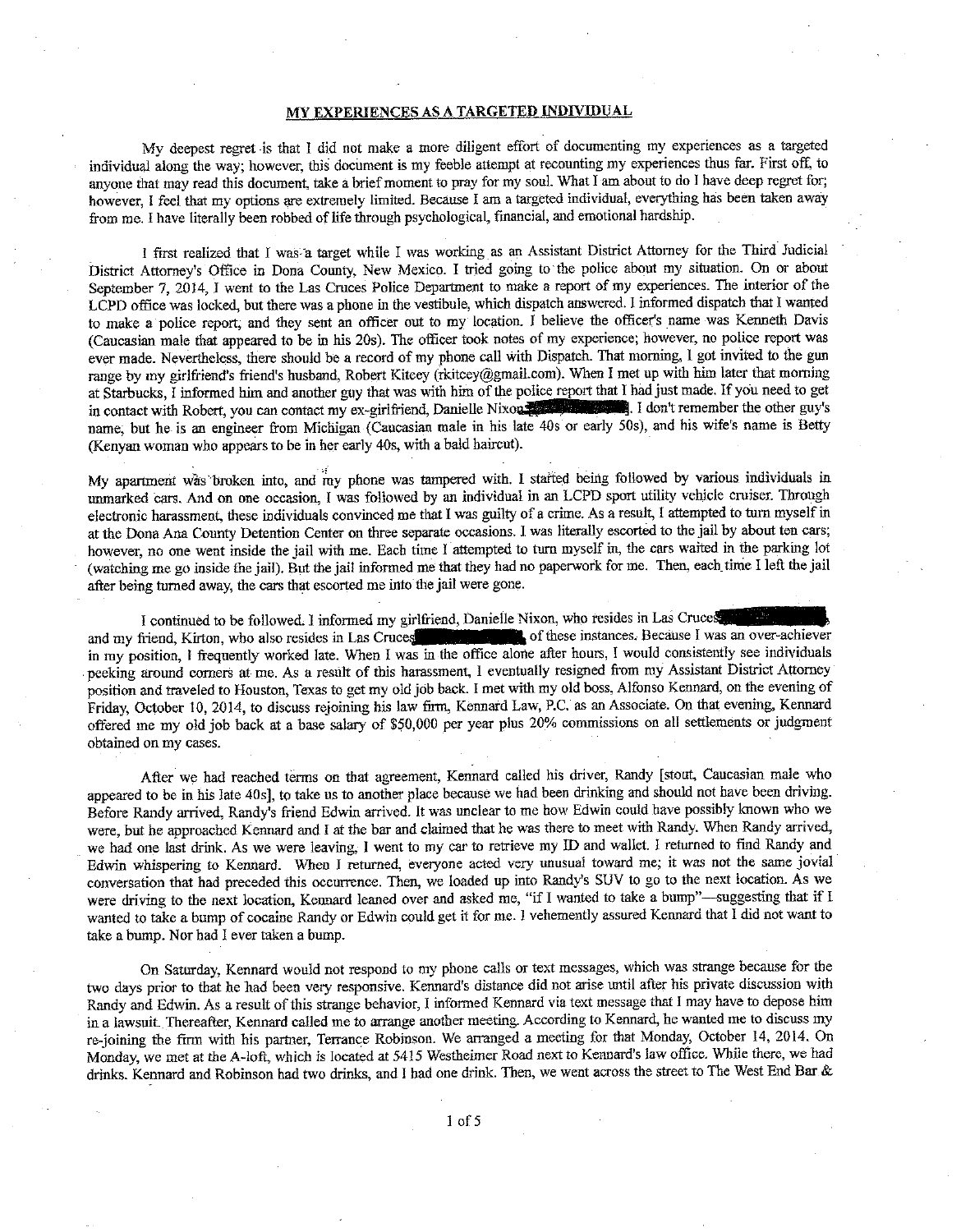Grille, which is located at 5320 Westheimer Road to have a meal. Shortly after we arrived, Randy showed up and suggested that we go to another restaurant down the street. Because Kennard agreed to pick up the dinner tab, I agreed to go. At the **restaurant, Kennard kept insisting that I join him outside to discuss matters with him. He again brought up the conversation**  about me taking a bump of cocaine, and I again insisted to him that I have never taken cocaine.

After dinner, Randy dropped me off at my car, which was parked near The West End. The following day, I attempted to call Kennard, but my phone number was blocked. I attempted to call Kennard a couple of times after that, but my phone number was still blocked. While I do not have last names for Randy, the driver, or Edwin, I am certain that **whatever was said in that whisper cost me my job. This situation was all a part of an elaborate scheme to put me in financial**  jeopardy, thereby making me more amenable to harassment ard less able to fight the issue. Upset and jobless, I returned to **Las Cruces to continued harassment and being followed.** 

On the morning when I was leaving Houston, my tire was punctured and flattened while in the driveway at f (residence of Monica Johnson), where I was staying. When I returned to Las Cruces, I had to take my tire to On Sale Tires to have it repaired. There should be a record of that repair with On Sale Tires. Further, after returning to Las Cruces, I was subjected to a constant noise campaign designed to induce sleep deprivation in me. My neighbors played loud music, screamed, and people frequently made noise right outside my windows. Not only did this happen at night time, but this happened during the day as well. Maintenance staff, which almost never worked outside my window previously, worked ard made noise right outside my window everyday.

In addition through electronic harassment, my life was constantly threatened. Fearing for my life, I decided to pack my things and move back home to Wewahitchka, FL. As I was loading my Uhaul to pack my things on October 21, 2014, my life continued to be threatened through electronic harassment. Additionally, as I was loading my Uhaul, there was a middle-aged man parked in the arroyo across the fence from my apartment complex (Quail Ridge Aparttnents - 251 North Roadrunner Parkway). He was driving a gray Dodge Durango 4 x 4 with a camper shell that had a Colorado License Plate, 285 YPI. This man got out of the driver-side of his truck, removed a blanket from the camper shell, and unsheathed a firearm from the blanket. Then, the most frightening thing happened. The man pointed this firearm at me, as I stood inside the trailer portion of the Uhaul truck. I jumped off the truck, ran towards my apartment, and called 911. There should be a record of this call with dispatch.

While officers were en route to my location, the man wrapped the firearm back in the blanket aud put it in the right **side of the camper shell. Five officers responded to the scene of Quail Ridge. These officers were acting very aggressively**  towards me as though I was the assailant and not the complainaut-victim. Unfortunately, I was only able to get four of the officers' names: Officer Shadd; Officer Frank Gomez; Leiutenant W.C. Jackson; and Officer Guerra (who aggressively refused to give me bis first name but whose badge number was L650). Officers claimed that they searched the mysterious man, but I watched this alleged search with my own eyes. They never searched his person. Nor did they even go to the right side of the vehicle, where I saw this man place the gun. They merely peeked inside the driver-side of the pickup truck, which should hardly be characterized as a search.

After talking with the man a little while longer, they came over to me and claimed that the man did not have a gun and that they had conducted a thorough search of his person ard the vehicle. The continued to speak to me very aggressively and insisted that this man had driven from Colorado to Las Cruces, New Mexico to survey the land that he was on. The land that he was on is located directly behind Golden Mesa Las Cruces Independent Senior Living Community. If a survey of that property was requested, there should be documentation somewhere. I am certain that if you search, you won't fmd any such documentation. It does not even make sense that someone would travel all the way from Colorado to conduct such a survey, especially in light of the fact that you have to be licensed in New Mexico to conduct surveys. While it's certainly possible that this man could have been licensed in New Mexico, it is unlikely that Golden Mesa or the surface owners of the property behind Golden Mesa would not have simply hired a New Mexico-licensed surveyor. This experience, particularly the aggressive behavior of the officers, convinced me that law enforcement was very much involved **in my harassment.** 

I am not sure what information was given to the leasing office at my apartment complex, but shortly after this incident, I received a letter on my door informing me that it was a notice to vacate my apartment. There should be a record **of this notice and/or any interactions with· law enforceinent in the Quail Ridge leasing office. The harassment did not stop**  on this day with that incident. My life continued to be threatened via electronic harassment. I was literally threatened to leave Las Cruces immediately. As a result, I left several of my belongings in my apartment at Quail Ridge, which was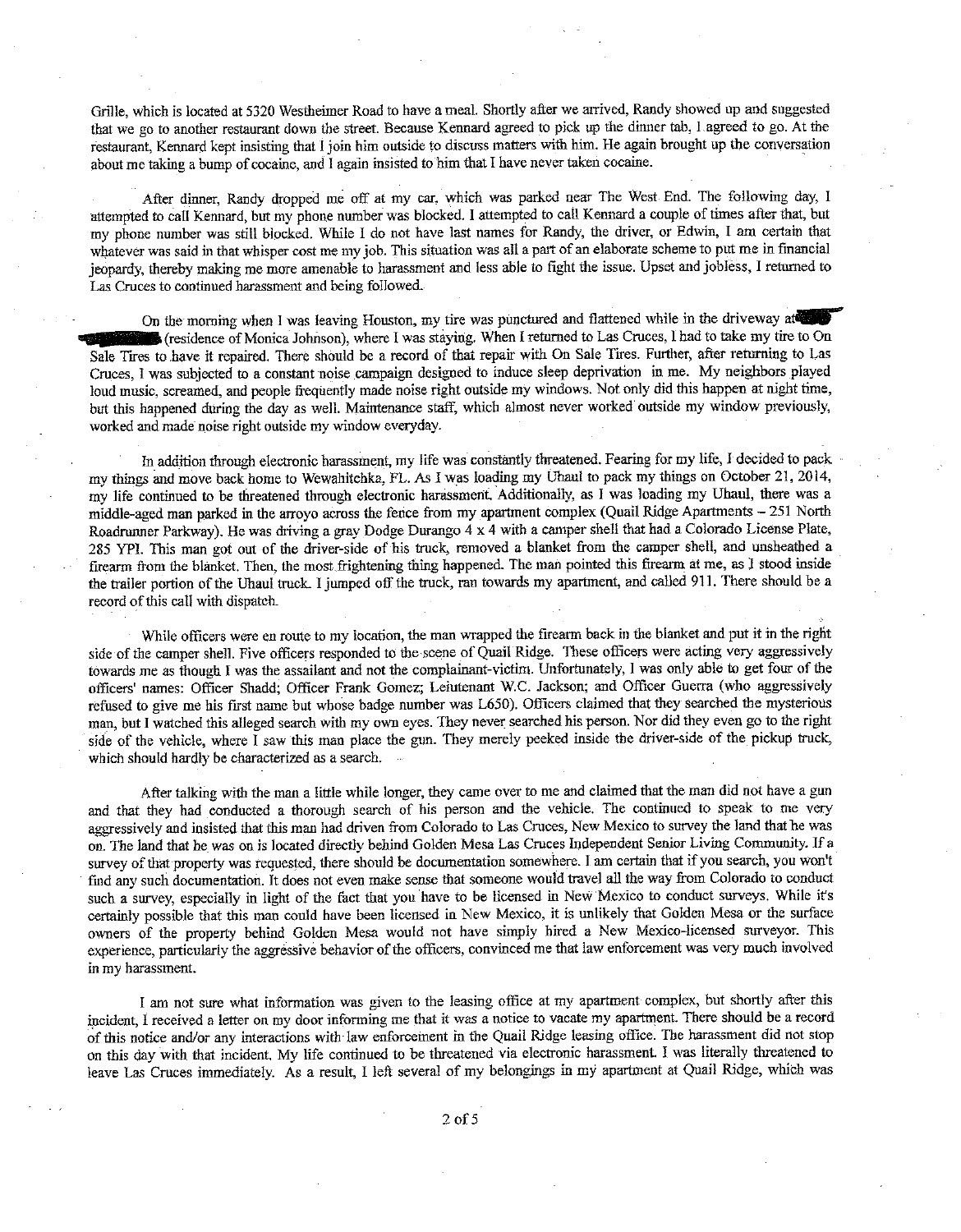Apartment 1407. The leasing office should likewise have information regarding me leaving my belongings on both the interior and exterior of my apartment. One of the things that I left in my apartment was my old cell phone (a red Samsung Galaxy S3). I had gathered several license plate numbers in this phone, but because I was told through the electronic harassment that I would be left alone if I left Las Cruces and left my phone in the apartment, I did. I, however, had forwarded some of this license plate information to Altrus Campbell via text message and email. In addition, I gathered \_ **some license plate information in the iPhone that was issued to me by the Third Judicial District Attorney's Office. I sent a**  Preservation of Evidence email to John Willis, IT personnel with the Third Judicial District Attorney's Office, on October **21, 2014, in reference to preserving the information in that cell phone.** 

While·traveling from Las Cruces, NM to Wewahitchka, FL, I was repeatedly tailgated and cut off by both patrol **cars as weH as regular cars: I was almost run off the road at one point in Kerr County, TX. Further, while I was in Kerr**  County, Texas, I was pulled over and officers searched my vehicle for no reason whatsoever. I did not give officers any consent to search my vehicle. Nor did they show me a warrant. They made me get out of the vehicle. They handcuffed me, and I stood in the heat with no shoes on for approximately three hours. Several officers were present, including Chief Deputy Clay Batton and Deputy Eli Garcia. There were about six more officers, but unfottunately due to the aggressiveness and hostility that the officers showed me, I was not able to get the others' information. Nevertheless, there should be Kerr County dispatch reports of the other officers that were involved. The officers held me there while a K-9 unit arrived from another county. My belongings were packed in plastic bins, and they literally opened every single plastic bin and searched it on the false claim that the K-9 had alerted to something inside the truck. The dog seemed more interested in the toy that the dog's handler was holding than anything in my Uhaul, and of course, they never found any narcotics.

! took a rest break in Houston, Texas on my way to Florida l stopped at the residence of Monica Johnson again. While there, the noise campaign continued. In fact, they recruited the Johnson family to participate in my harassment. Marciel (pronounced Marshall) is typically a quiet and reserved person, but he was continuously speaking very loudly and **screaming throughout the evening. 1 was sleeping on the couch in the living room. While he was in his bedroom downstairs,**  he had his bedroom television blaring. I believe that they were recruited to participate in my harassment based on a threat of Marshall going to jail for possession of marijuana. At about 3:00 am that morning, while I was sleeping, Monica came out of the room screaming about her daughter, Britney's car being repossessed. While it's certainly plausible that Britney's car, a red SUV, could have been repossessed, Monica went on and on about the repossession--slamming doors, dropping things, and yelling at the top of her lungs. Eventually, realizing that I was not going to. get any sleep in that house, I got up and continued my journey to Florida.

**Of course, the electronic and other harassment colltinued for the duration of my trip. I was continuously cut off and**  tailgated in traffic the entire way. I eventually made it to Florida Wben I got to Wewahitchka, Florida (and since I have been in Florida), the harassment has continued, mainly through electronic (Voice of God - *see Dr. Robert Duncan)*  harassment. This harassment has been very debilitating and impactful. They have recruited other individuals to participate in harassing me, including Buddy Parker (older, Caucasian male that is married to Ann Parker), Clifford Jones (son of Louise Jones), Roy Myers (who is my cousin and the brother of Michael Myers and Melody Williams), and Demetrious (not sure what his last name is, but be is the brother of Warren Bowers). There have been others that have been sent out to stalk me as well. Unfortunately, I don't know these other individuals' names. On one occasion, about two weeks ago, I was in Rich's !GA standing in front of a three-foot, front-facing section of Little Debbie snack cakes. Two gentlemen came into the store and walked directly over to me. One of the gentlemen stood inordinately close to me, very much in my personal space. When I turned to my right toward the direction of that man, the other man came up on my left, bumped me really hard and aggressively, and began a conversation with the man on my right. The man that bumped me did not say excuse me and stared at me as though he was challenging me to say something back. Although I don't know bis name, I recognized the man on my left to be one of the Gulf County Sheriffs Office deputies.

In addition, I mailed Notice of Claim letters to the Dona Ana County Sheriffs Office, Las Cruces Police Department, New Mexico State Police, and Third Judicial District Attorney's Office on October 13, 2014. 1 am not sure **what the status of those investigations are right now. But that event seemed to have been a catalyst for my electronic**  harassment being ratcheted up to the point of unbearable.

**Over time, I have been collecting individuals' license plates that have been following me. As previously stated,**  some of these have already been transferred to Altrus Campbell via text message to **and all and email.** The only **person that I can personally identify that was stalking me in Las Cruces, NM is Elaine Lara, who resides at**  $\bullet$  On November 14, 2014, I got hit with a directed energy weapon. It is difficult to explain exactly what this feels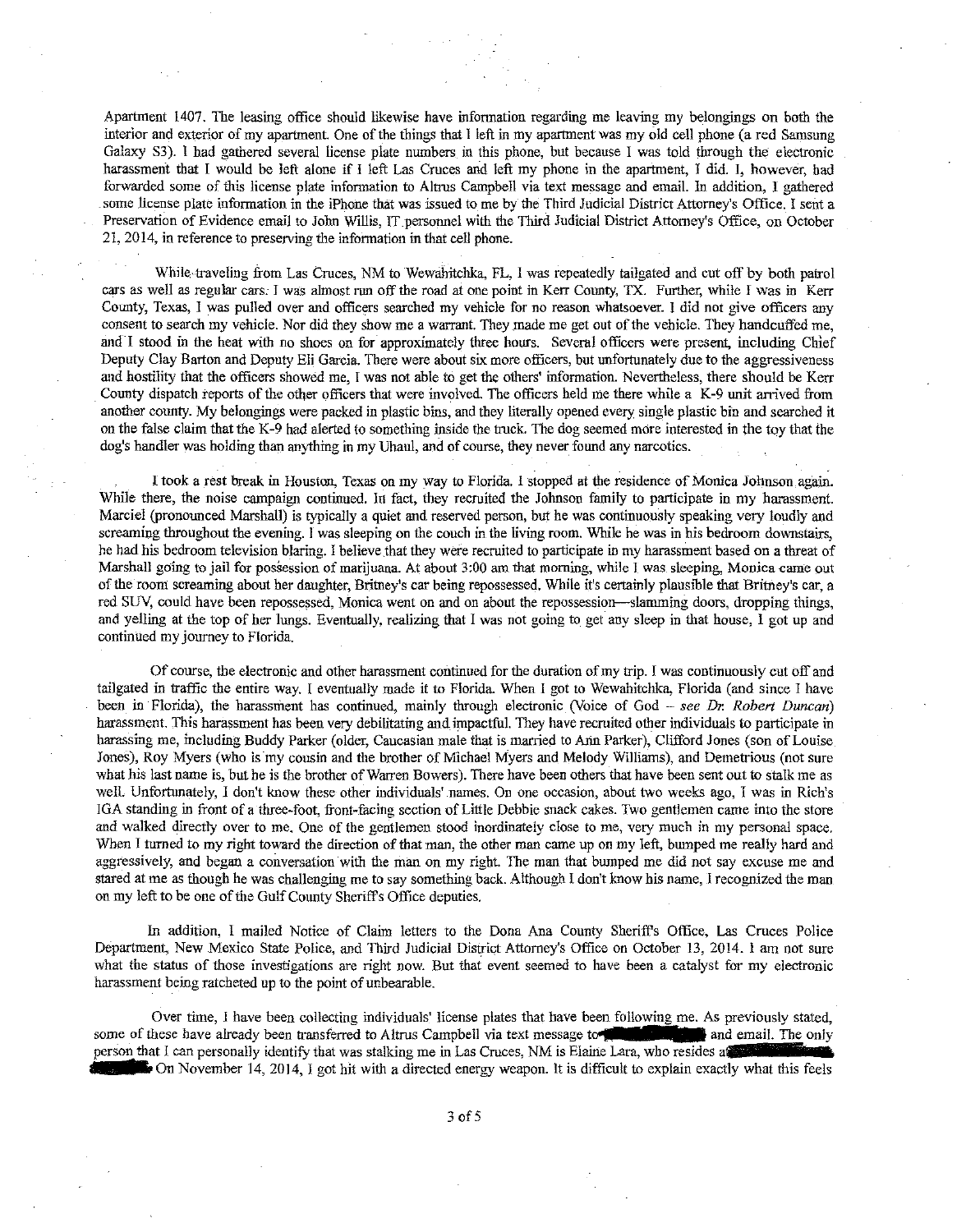like. l was also stalked by a senior-level, law enforcement officer in the Dona Ana Connty Sheriffs Office. Unfortunately, I cannot remember his name. He is a Hispanic male that appears to be in his late 40s or early 50s, and I know that he has a teenage son that plays football. In one discussion that we had, he stated that be worked between two candidates for sheriff on the organization chart, Captain Buckingham and Kent Yalkut. His name is either Paul Nevarez or Greg Garland. I can't remember. As I previously stated, I wish that l had done a better job at keeping records of the harassment that I have endured, but this is the best that I have.

#### SOME OF THE LICENSE PLATES

 $1.^{14}$  TX - 070 HFC ~ older model White Trans Am

2. TX - CWK  $458 \sim$  Chevy Suburban

3. TX-065 SST- Red Honda Sedan

4.  $TX - CKW 6831 \sim Blue$  Ford Escape

*5.* Temporary Tag- 06W7473 White Santa Fe

6. FL - CTR R17 ~ Chevy (followed me into a gas station just outside of Fort Stockton, TX)

7. Mexico License Plate - SSA· 76-07 White Dodge Journey (followed me into post office in San Antonio)

8.  $TX - CTV 5823 \sim$  White Toyota Tundra (followed me in San Antonio)

9. TX - CZP 168 ~ Dodge Charger (followed me in San Antonio)

IO. TX-CDK 1595 -White Chevrolet Silverado (followed me in San Antonio)

11. TX - CDK 3889 - Silver Jeep

12. CO - 285 YPI ~ Dodge Durango

13. TX-92X VS9

14. TX-TCC 908

15.  $AZ - BHE 6652$ 

16. NM-697RCM

17. NM-678RYW

18. NM-012 SRY

19. NM-659PKZ

20. NM-259 RWH

21. TN-H74 805

22. TX - AV3 9993 ~ Black Chevy Silverado

23. \*DWK 4756  $\sim$  Red Toyota Yaris

24. \*BS9 H881 ~ Older White Honda Accord

25. \*BB2 W802 ~ Newer White Honda Accord

· 26. \*BX2 M315 - Silver Chevy Malibu

27. \*DX8 100 - White BMW

\*I did not get a state for the license plates with an asterisk beside them in Nos. 23-27, and it has been too long since l wrote **them down to remember what state they were from. But I believe that they are either New Mexico or Texas license plates.** 

\*The lady in the "20141015 133953<sub>sl</sub>ipg" file followed me into the post office as I was filing the notice of claims.

\*This lady in the "201410!5\_140529jpg" file that worked in the post office was approached by a man that did not come into the post office for any service. The man whispered something to her. Then, when I was being waited on, she was acting **very strange. I was at the post office to send my notices of claims to the Las Cruces law enforcement entities. I was mailing**  the Notice of Claim that was addressed to Mark D'Antonio "restricted" mail so that he would have to sign for it. She covered up the restricted portion on the envelope. I asked her why she covered it. After I asked her that, she looked at me very surprised and swore that it was a mistake. Then she stamped restricted on the front of the envelope. But when the postage paid label printed, she covered the restricted stamp up, so I had to ask her again about covering up the "restricted" portion. And sbe stamped it again. In the midst of this craziness, 1 decided to take her photograph.

\*\* ADDITIONAL text messages can be retrieved via AT&T. Or from Altrus Campbell.

#### OTHER TARGETED INDIVIDUALS

. J .'·. Randy Quaid

4 of 5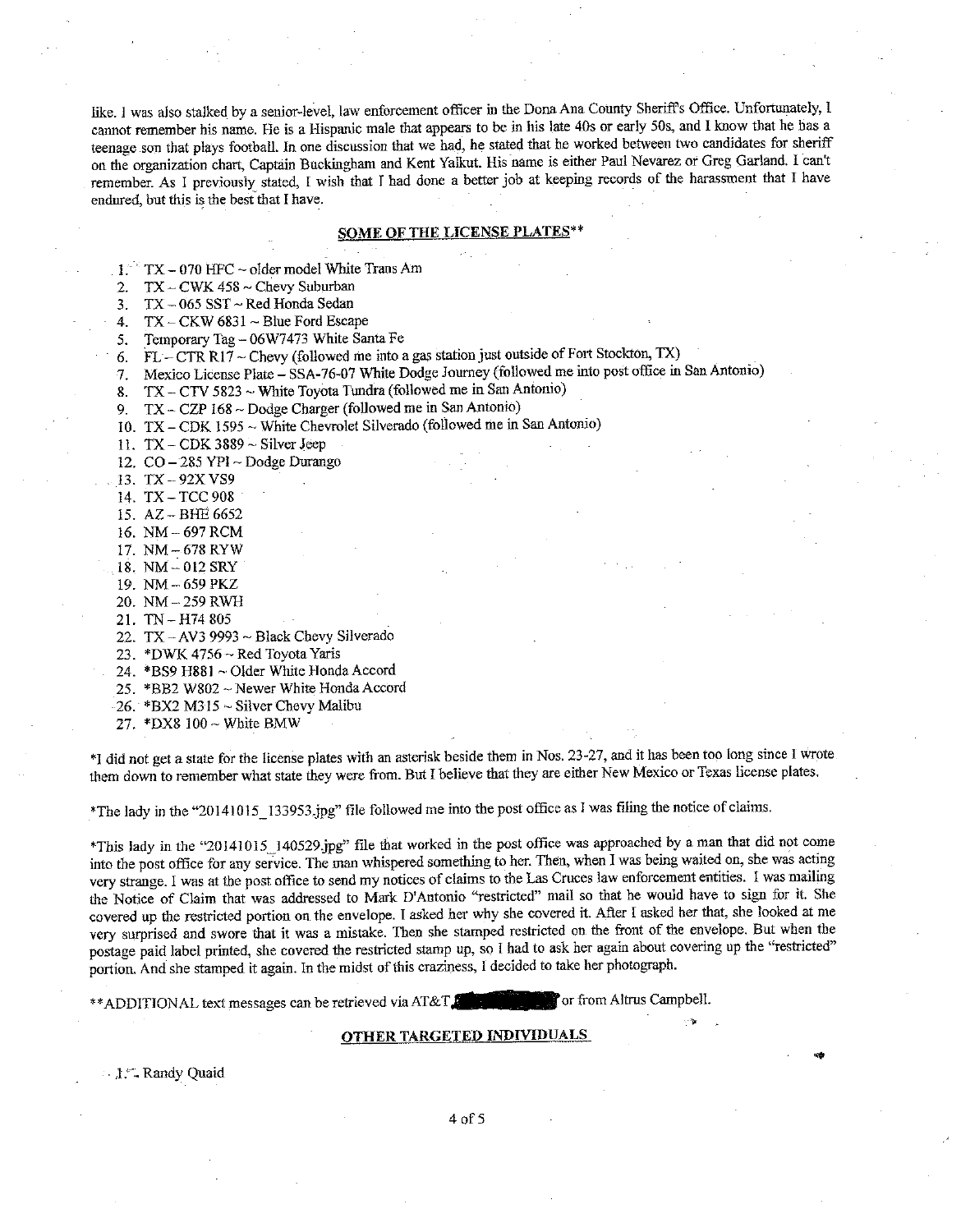- 2. Melinda Fee
- 3. Stephen Shellen
- 4. Gloria Naylor
- 5 .. KolaBoof
- 6. Jill Anjuli Hansen
- 7. Matt Barasch
- 8. Ted Gunderson (former Senior FBI agent/whistleblower)
- 9. Jiverly Wong
- 10. Aaron Alexis

\*\* Although I fear that they may modify or delete information in my email and/or change the passwords, here is my email **information:** 

- **myronrnay@.hotmaiLcom**  littler00
- **myronmay@yahoo.com**  littlerOO
- comm.you.nick.8@gmail.com littlerOO

\*\*My facebook account login information is as follows:

**myronmay@yahoo.com**   $\bullet$ JittlerOO

\*\*I believe that I removed the lock code on my phone; however, if for some reason there is still a lock code on my phone, the lock code is 8438.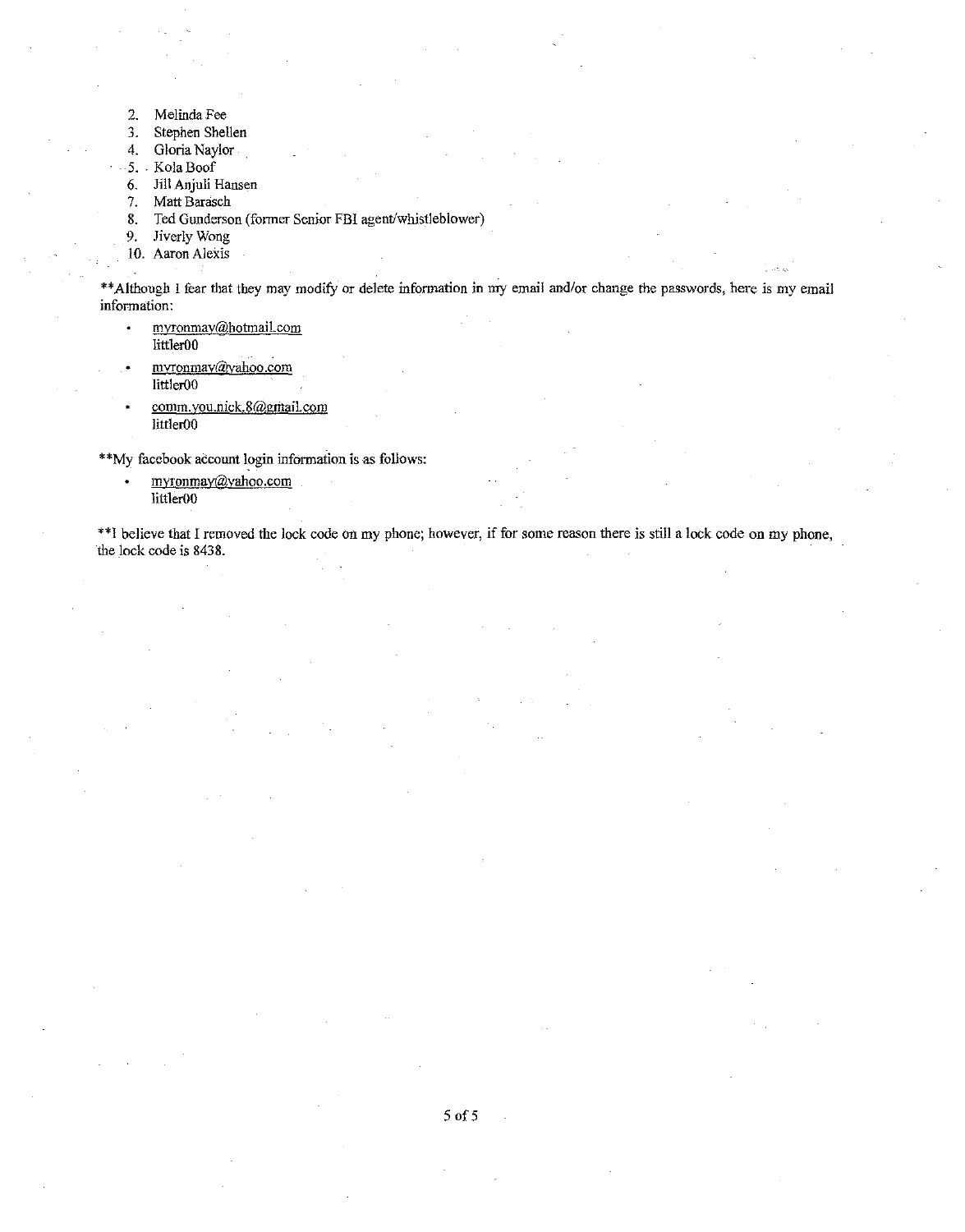## NOTES FOR MY PERSONAL STORY AS A TARGETED INDIVIDUAL - PART 1

- I. Reason for the Video
	- A. Heavy heart that I make this video
	- B. Victim of covert harassment through electronic harassment and gang stalking
	- C. Thousands of people in the United States are victims-known as targeted individuals 1. Google or You Tube targeted individuals and gang stalking and you'll find several victims that tell stories similar to the one you'll hear today
- II. Gang Stalking Goals Generally
	- A. The goal of gang stalking is to literally make a targeted individual destitute and drive them insane
	- B. They employ various tactics to accomplish this goal
		- i. People will follow you around in public places—shopping, on your way to work, as sick as the may sound, I've even had people follow me into church functions
		- ii. They employ isolation tactics.
			- a) Convince your family, friends, neighbors, and coworkers through payment, lies (such as falsely accusing you of committing a crime) that they should keep an eye on you, and blackmail for people that actually are doing something wrong-that's right they actually employ criminals to help in your harassment
				- To the targeted individual that has not yet discovered they are a targeted individual, this experience is very troubling because you just notice tbat people are watching you and don't know why
				- There's a saying that "people will do anything for money," and if they are doing it based on a lie, then they think they're doing something positive rather than participating in debilitating a person
			- b) Eventually, due to the targeted individual's own fear and apprehension from these experiences and the lies told to the targeted individual's acquaintances, the targeted individual finds himself alone

## III. Gang Stalking Methods

- A. Anchoring
	- 1. Try to convince the targeted individual that a particular person or group is doing the gang stalking-neighbors, coworkers, etc.
		- a) For me, control panel stalkers tried to convince me that my neighbors were actually the ones stalking me, and they were very successful at this for about two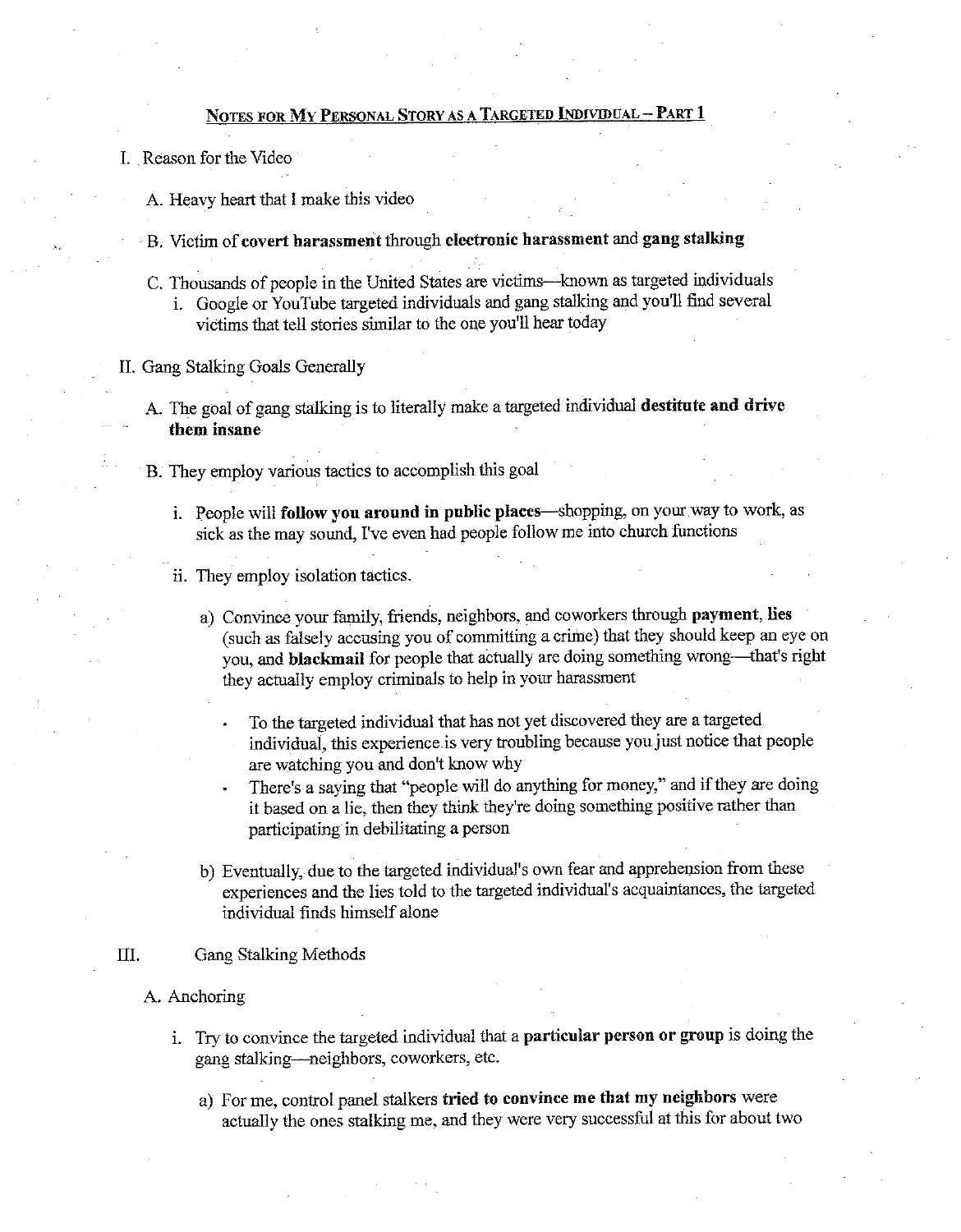months. Because I could hear someone describing what I was doing inside my apartment, I literally thought my neighbor above me had somehow installed a video camera in my home

This was, of course, before I knew I was a targeted individual or what a targeted individual was

## B. Brighting

- 1. This method can be one of the most irritating of all. When you are driving at night, you will encounter several cars that turn their bright lights on you when they are tailgating, in oncoming traffic, or passing you.
	- a) Now, of course, it is natural that you will encounter a vehicle now and again where the person has forgotten to click their brights off or is missing a headlight and using their brights to hide that fact, but with brighting, this will happen about ten times in one trip in the vehicle
- ii. Another brighting technique is when they flash brights into the windows of your home. Individuals will frequently pull into your driveway or near your apartment window, shining their lights directly into your home.
	- a) Again, one can expect this to happen every once in awhile by happenstance, but when brighting is being employed, it will happen several times in one night

C. Noise Campaign

- i. This can be just as irritating as brighting. Basically, the targeted individual is subjected to a constant bout of noise to keep them on edge, and more importantly, prevent them from sleeping. A lack of sleep, as we all know, makes a person edgy, agitated, and full of stress
	- a) Loud music by neighbors
	- b) Cars passing by at rapid paces and blowing their car horns
	- c) Neighbors screaming and talking loudly near your home
		- Again, others are convinced to do this based on payment, blackmail, and lies that you have done something wrong or that you're crazy
	- d) Craziest tactic involved in a noise campaign is utilization of machine-generated sounds (e.g., dog barks, chickens calling, duck calls, etc.)
- ii. My personal experience with a noise campaign is what made me realize that I was a targeted individual. I traveled to Houston, TX to get away from Las Cruces for awhile because I literally was starting to question my own sanity. While I was in Houston, I was staying at my friend, Kimberly Snagg's mom's home.
	- a) Every ten minutes a car came flying down this residential street making all sorts of noise and about every 30 minutes a horn was blowing. Having been at this house several times and knowing that only old people lived in the neighborhood, I knew that this was unusual.
	- b) What was even more puzzling was that I started hearing the "cock-a-doodle-doo" of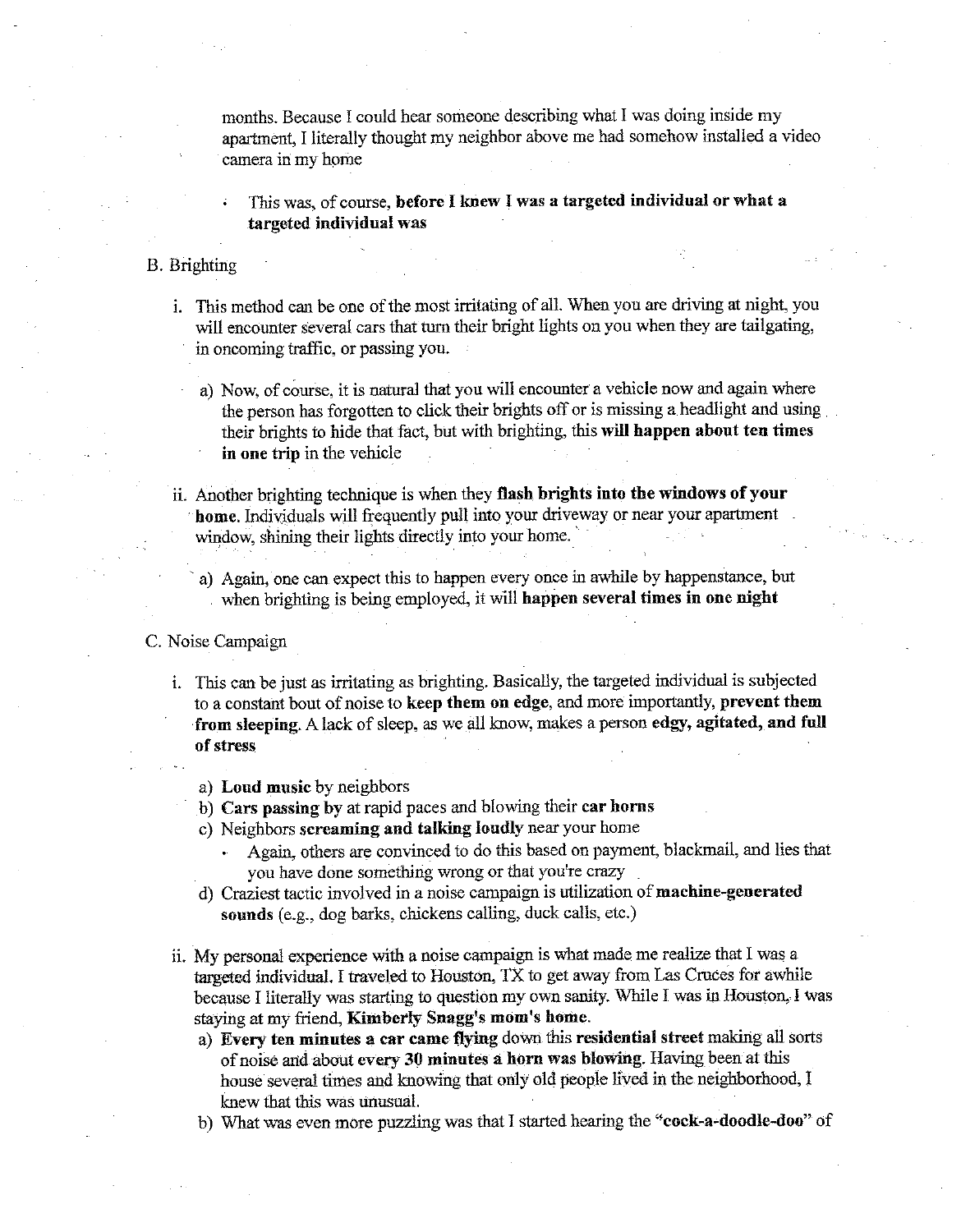a rooster coming from one of the houses in the back. It was the exact same cock-adoodle-doo without any variation to it; it was happening at 4pm in the afternoon; and it continued literally for hours on end.

- iii. It was this experience that made me.realize that maybe 1here was more to my being followed than I had previously imagined
- iv. Some of my other experiences with a noise campaign
	- a) I was staying at my friend, Monica Johnson's home. And I am certain that they convinced the Johnson family to participate. While I hate to spill the beans on family, Monica's husband, Marshall, smokes marijuana. I am convinced that they blackmailed them into participating in my harassment. This of course was not the first time that I had visited them, But on this occasion, everyone was being extremely noisy, and at about 3am, Monica came into the living room, where I was sleeping on the couch, yelling about her daughter, Brittany's, car being repossessed. Also, there were three TVs on in the house at full blast throughout the night.
	- b) In Las Cruces, my neighbors constantly made noise---I went a 1.5 years with no such noise, then all of a sudden it was nonstop.
	- c) One night in particular, the neighbor above me was playing his music extremely loud, so I put ear plugs in. Moments after I put earplugs in, from the neighbor's apartment next to me-the headboard of my bed literally sits on her wall-I started hearing extremely loud sex sounds. Again, I have lived in this apartment for 1.5 years without any such noises, but on this night, it was extremely loud.

### D. Ghosting

i. I didn't experience ghosting, but this technique involves rearranging a targeted individual's things-furniture while they're gone, taking clothes out of their belongings at the laundry mat, moving lawn decoration, and stuff like that a) Paranoia; question own sanity

#### E. Mimicry

- 1. This involves a stalker encountering the targeted individual, and the stalker literally mimics every movement the target makes.
	- a) I only experienced this once when I was at the gas station in Wewa. He comes out from behind the pump and starts waiving. This particular stalker was wearing dark shades and staring directly at me to make his presence known. I started washing my windows. When I was washing the front, he was washing his front and looking directly at me. When I moved to a side window, he moved to a side window and was looking directly at me. It was very irritating and frustrating
- F. Sensitization
	- 1. Ibis refers to an association of a particular stimuli with harassment. If the target encounters stalkers wearing blue baseball caps, for example, the target will start to associate their harassment to people wearing blue baseball caps.
		- a) The sensitization technique that was used on me was dark sunglasses. The goal was to make me believe that everyone wearing dark sunglasses was out to harass me. While I definitely knew that was not the case, I still found myself looking curiously at people wearing dark sunglasses.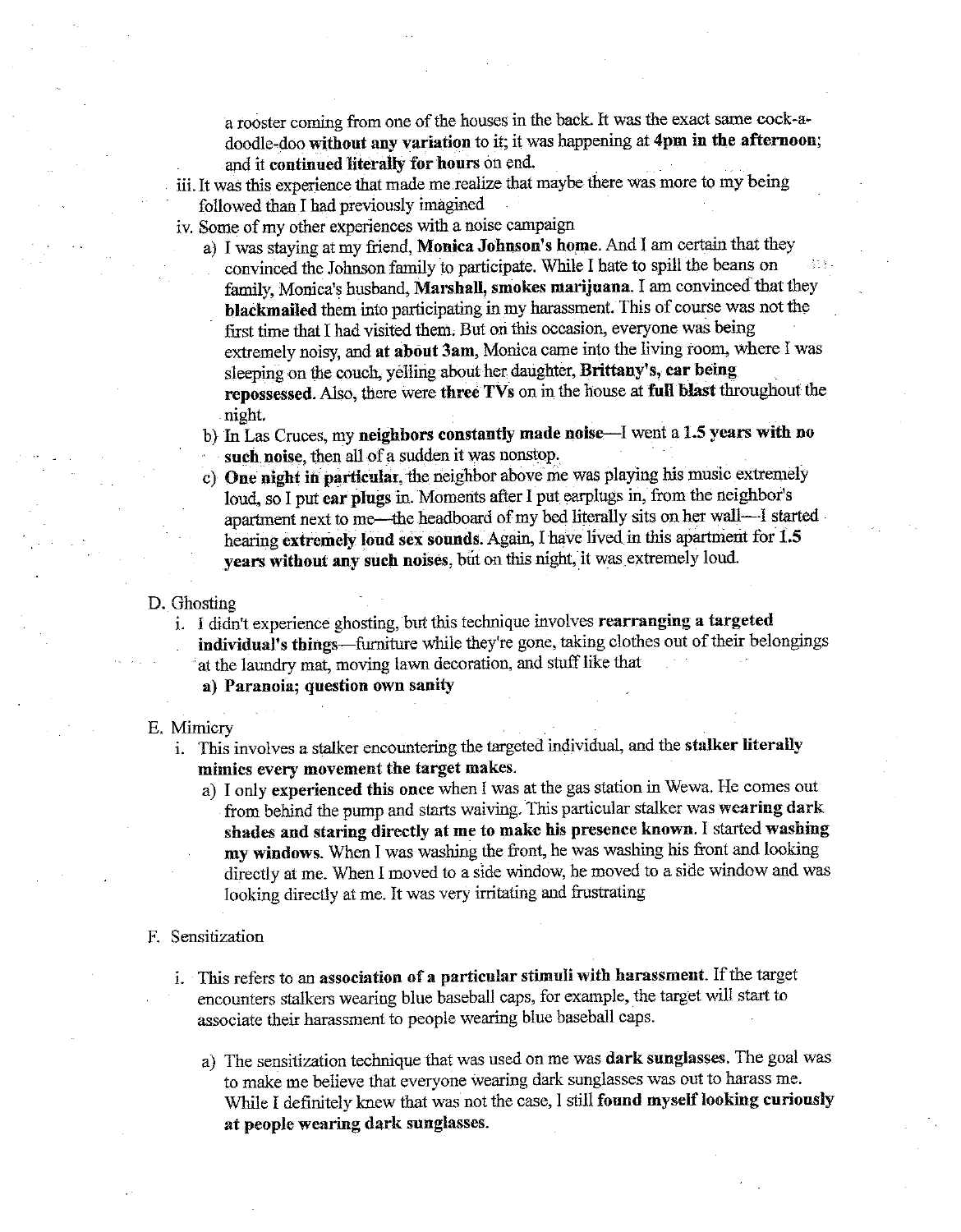## G. Mobbing

- i. This refers to a stalking technique in which the target encounters several individuals stalking them at once. This typically happens when the target starts to realize that something more is going on or is in a frustrated state. It is designed to scare the target.
	- a) This particular technique has happened to me oh numerous occasions. Because I have a pretty low anger threshold, typically, when I have gotten upset about my experiences, that is when I experience mobbing. If I'm driving or in a store when I'm upset, several individuals come into my personal space at once or several cars (10 or so) will pass by all at once ( coupled with my stimuli of dark sunglasses) with individuals wearing dark sunglasses and looking directly at me rather than watching the road.

## H. Hacking

- i. This refers to downloading of viruses and malware on the targets phone and computer. This is used both as a defense and for stalking.
	- a) My Experiences With Hacking\_
		- When I first realized there was more going on with my experiences than meets the eye, viruses and malware were downloaded onto my computer, which enabled them to have remote access to my computer. I would literally be working on my computer, and the mouse would start moving on its own and clicking on things.
		- One night, I was trying to purchase a book by Renee Pittman Mitchell from Amazon on my phone one night, and the browser on my phone kept closing on its own. My phone, of course, had never done this before.
		- When I first moved to Wewa, I got a job at Taunton Family Children's Home. During my first day on the job, my work computer was compromised, and the mouse was moving on its own. I was working on a family law case for a mother, whose kid was taken from her by the father, and they took control of my computer and attempted to delete the family law document that I had just finished to try and get the mother's child back.
		- After the family law document was almost deleted, I was able to get the -necessary anti-virus software to combat the hacking.
- I. Electronic Harassment (Sci-Fi Made Real);
	- i. This technology is the most creepy and frightening weapon in the stalkers' arsenal.
	- ii. This technology is detailed in Dr. Robert Duncan's book, Project Soul Catcher: Secrets of Cyber and Cybernetic Warfare Revealed
	- iii. Linchpin of the whole gang stalking program

#### iv. Nanofibers

a) Through nanotechnology and chemtrails, the control panel stalkers are able to monitor and induce all sorts of things in a target.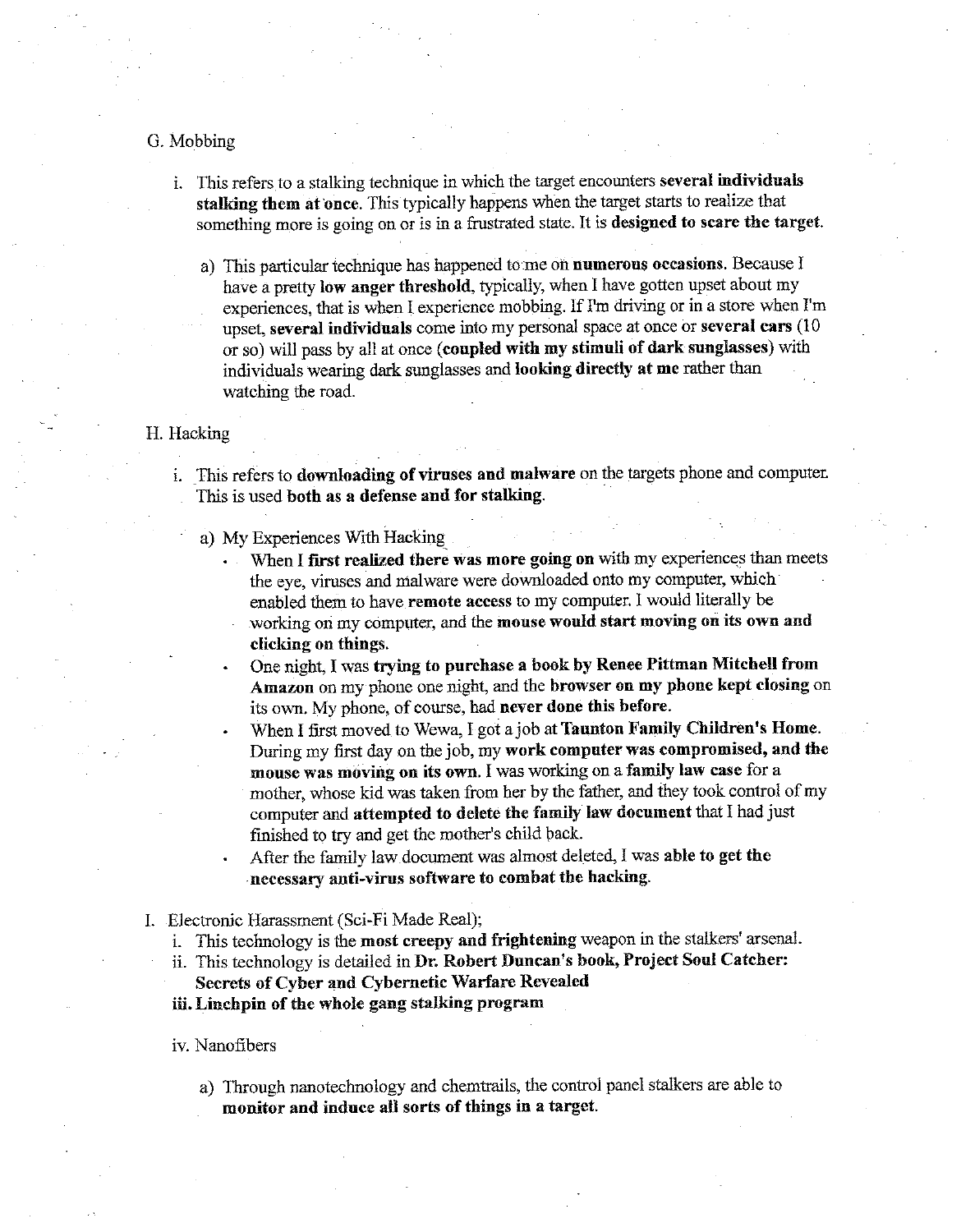- Bodily functions, pain receptors, and stress hormones
- Through this technology, a target's heart rate can be sped up
- Direct energy weapons
- b) My Personal Story
	- This technology has been the most troubling for me in dealing with the experience of being a target. I have been induced to have what I thought were panic attacks on two separate occasions because my heart rate was moving so rapidly. It was a very scary experience. This, of course, happened to me before' I realized that I was a targeted individual.
	- I have experienced the directed energy weapons on two occasions, which is one of the most frightening things a person could ever encounter. I would not wish this on my worse enemy. In the drop of a dime, your body heats up intensely to an extremely high temperature. I literally felt a hot, tingling sensation all over my body and immediately broke out into a sweat. It made me dizzy and disoriented, and I had to stop everything that I was doing.
- Psychotronic Weapons: Voice of God & Image Induction Weapons (Sci Fi Made Real)
	- a) This technology is discussed in Dr. Duncan's book. You may also find videos about it on youtube by searching for "Dr. Robert Duncan" or "Project Soul Catcher."
	- b) This technology sounds absolutely crazy, BUT IT IS REAL! Through the use of microwave radio frequency radiation, control panel stalkers are able to literally induce sound, including voice, into a targets cochlea so that they hear voices. This technology is the linchpin of the entire gang stalking program:
		- To the targeted individual that does not realize they are target or that this technology exists, they start to believe that they are having a schizophrenic or psychotic episode. And if they try to explain to someone else that they are hearing voices, then that person will, of course, reach the same conclusion.
			- In essence, the person either thinks they are crazy or other people think the person is crazy. This works in favor of the program always remaining a secret because any target that attempts to speak out about this will instantly be discredited as schizophrenic. This also further isolates the target from acquaintances, friends, and loved ones. BUT PLEASE REVIEW DR. DUNCAN'S TECHNOLOGY BEFORE YOU WRITE TIDS OFF AS UNBELIEVABLE OR CRAZY!!!
	- c) With the image induction technology, which is based on the same bio-technologica1 research as Voice of God Weapons, control panel stalkers are able to induce images into a target's mind (which is typically done while the target is sleeping). In addition, control panel stalkers are able to see any images originating from the target's mind-both actual images (what the target is actually looking at) and fictional images (images that the target is thinking about from memory or imagination)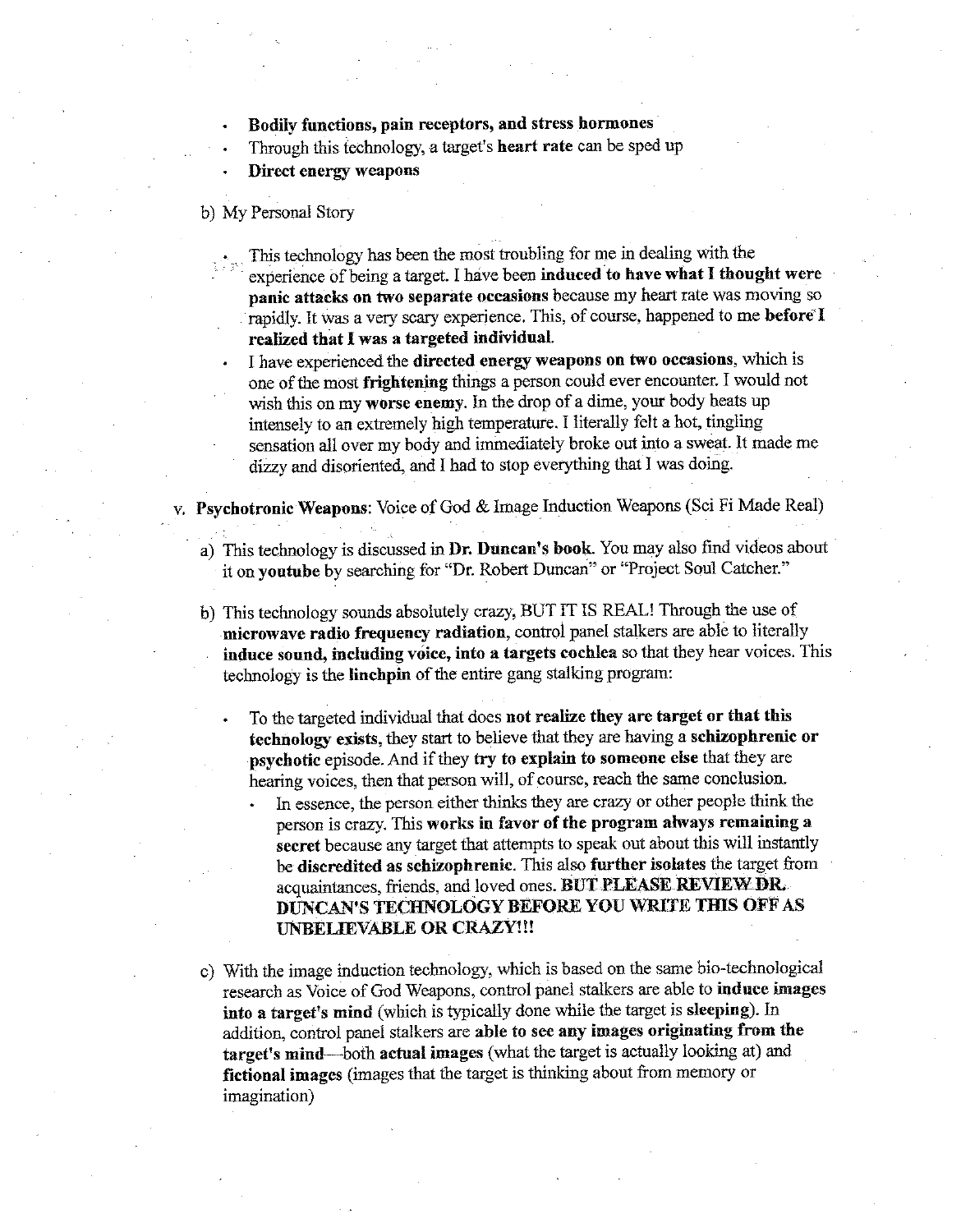# IV.Effectiveness of Voice of God Weapons for the Overall Stalking Program

- A. Just as control panel stalkers can induce sound into a target's ear, control panel stalkers **can induce sound into a street-level stalker's ear.** In this way, control panel stalkers are able to · easily **alert street-level stalkers** of the presence of a target and give them **direction as to how to interact** with the target without the target ever knowing. The **target is left in a**  perplexed state, wondering how the street-level stalkers even know who they are.
- **B. Fortunately, I was able to figure this out.** Unfortunately, many targets have not and probably never will, which only further exacerbates the psychological stress that they ·endure.  $\frac{1}{2}$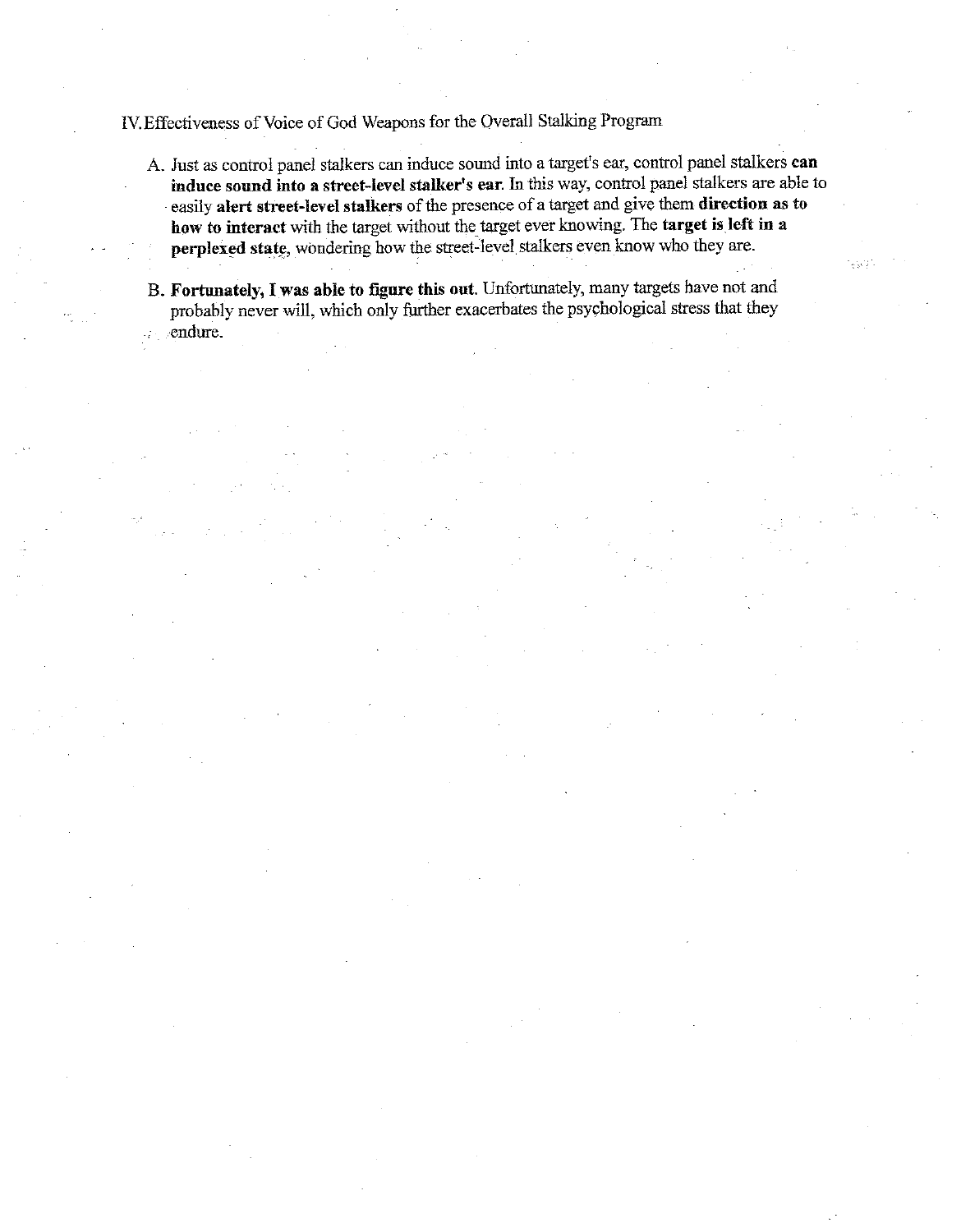## NOTES FOR MY PERSONAL STORY AS A TARGETED INDIVIDUAL- PART 2

I. Prayer

A. Repent and ask for forgiveness

- B. Please take a moment to pray for my soul and the souls of all of those impacted by gang stalking
- C. Pray for all targeted individuals around the world
- D. Pray this video and my actions will hopefully help all.targeted individuals
- E. Ask forgiveness from all families hurt by my actions
- II. Goodbyes
	- A.Mom
	- B. Grandma
	- C. Sister
	- D. Brother
	- E. Nieces and Nephews
	- F. Mama Campbell
	- G. Airborne, Ranger, and Stacey
	- H. Keith Jones
	- I. Osei Boakye
	- J. Marsett Solomon
	- K. Ebony Casarez & Aaliya Williams
	- L. Althea Mills
	- M.Maria Gonzales Prieto
	- N. Danielle Nixon
	- 0. Milea
	- P. Mu Epsilon Chapter of PBS (line brothers, Brian and Chauncey)
	- Q. Mr. David and Ms. Abby Taunton
- !If. Explanation of Why
	- A. Difficult decision (hack against the wall)
		- i. Didn't choose to be in this evil program
			- ii. Robbed of living a fulfilling, normal life
				- a) Wife and kids
				- b) Great career
				- c) Normal legacy .
		- iii. Goal is to expose it and help other targeted individuals capitalize on the media exposure that this may cause
	- B. Doing this for targeted individuals to have a chance at a normal life
	- C. Doing this so that no one else will have to worry about being **unwillingly** put into this evil, ungodly program
- IV.Message to elected officials
	- A. Challenge you to seriously consider
	- B. Challenge you to seriously research
	- C. Challenge you to do an investigation
	- D. Challenge you to pass legislation
	- E. Challenge you to fight 100% for every American citizen to have the chance at a normal life free of torture and harassment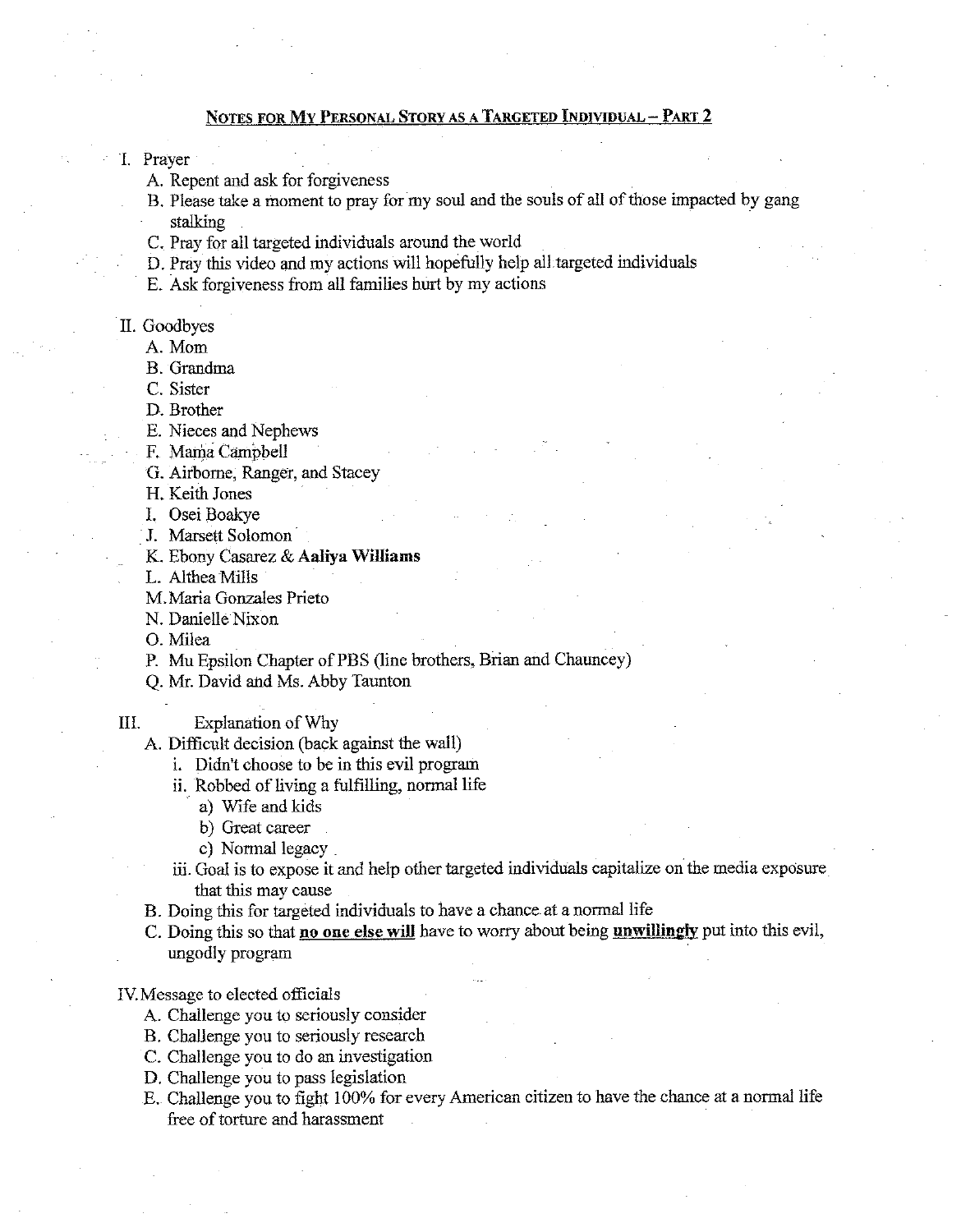- V. Message to the Media
	- A. Challenge you to research and investigate this issue
	- B. Challenge you to do a thorough investigation before you draw conclusions based solely on an individual's mental health
	- C. Challenge you to not substitute tag lines and lazy journalism for doing real work
	- D. Challenge you to re-visit this issue every year on the anniversary of this day

VI. To Those That Participated in my Stalking

.<br>Prizes

- A. Monica and Marshall Johnson, Elaine Lara, Buddy Parker, Roy Myers, Clifford Jones, Demetrius (brother of Warren Bowers)
	- 1. You may not have realized that you were being manipulated to participate in an evil, ungodly program.
		- a) If you didn't know, I understand and forgive you
		- b) If you knew, I hope that God has mercy on your soul b/c you are just as responsible for the harm that I suffered and countless Targeted Individuals suffer on a daily basis
			- I .know this may sound like a cop out, but you're at least indirectly responsible for the events that are about to take place
- B. Challenge you to have the courage to come forward despite threats, offers of money, or fear of becoming the next target
- C, Veronica Avilar Probation officer that lived across from me in my apartment complex; I don't believe you participated in my stalking, but I'm curious to know, what if anything, was . said to you about me. I hope that someone will question you about that

## VII. To Deputy Jamar Cotton

- A. I know you're an officer and becoming a mason, both of which have a significant influence in harassing targeted individuals and gang stalking
- B. I think you are a great person. Promise me that you won't get involved in this evil, ungodly program
- VIII. Dr. Robert Duncan
	- A. The scientist responsible for this biotechoology that is used to torture individuals worldwide.
	- B. I encourage you to read Dr. Robert Duncan's book called Project Soul Catcher: Secrets of Cyber and Cybernetic Warfare Revealed
- IX. Other prominent people in Gang Stalking and Within the Targeted Individual Community
	- A. Ted Gunderson (former senior FBI agent that became a targeted individual after exposing information about this techoology)
	- B. Dr. Joho Hall (voice for targeted individuals and against gang stalking)
	- . C. Dr. Terry Andersen (voice for targeted individuals and against gang stalking)
	- D. Renee Pittman Mitchell (targeted individual that has written several books on her experience as a targeted individual)
	- E. Deborah Tavares (voice for targeted individuals)
	- F. Derrick Robinson (targeted individual and prominent voice for targeted individuals)
- X. Freedom from Covert Harassment and Surveillance
	- A. Organization dedicated to assisting targeted individuals and fighting to eradicate this evil,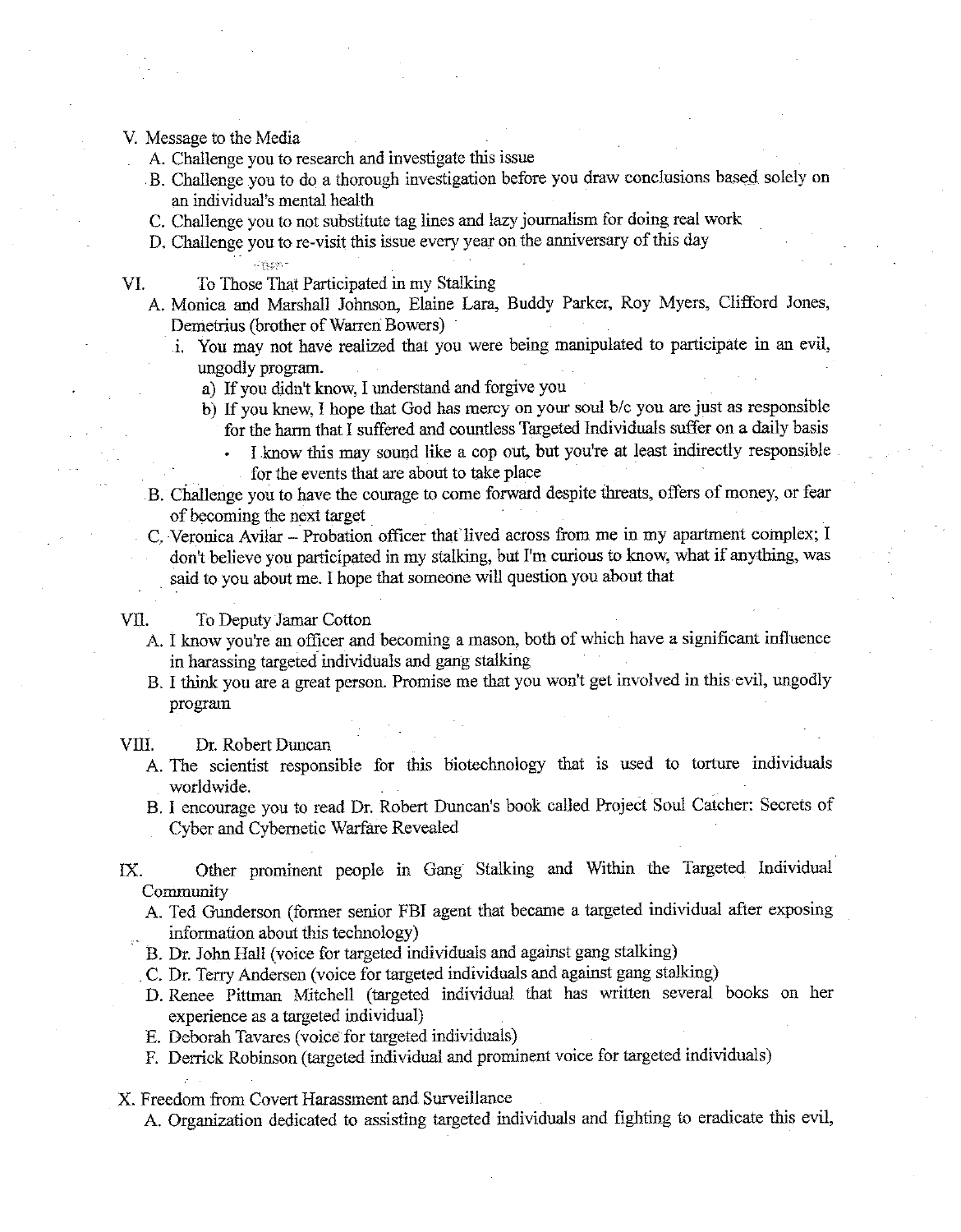### ungodly program

XI. Message to Targeted Individuals

- A. I feel your pain. I know that you are hurting mentally, physically, emotionally, and financially.
- B. I admire you for having the strength and courage to keep fighting to have a normal life despite this evil, ungodly program that you are being subjected to
- i. In a way, I'm sad because you have more strength and courage than me
- C. Don't let any of the death in this incident be in vain
- D. If there is any media exposure, make sure that you capitalize on it.
	- i. This is your opportunity to tell your story.
	- ii. This is your opportunity to come out of the shadows.
	- iii. This is your opportunity to not be ignored for a change
	- iv, This is your opportunity to not be written off as schizophrenic or psychotic

v. Please capitalize on it

- E. Band together and don't go at it alone. There is strength in numbers
	- i. There mission is to isolate; divide and conquer
	- ii. They try to pit us against each other with the promise that you'll get treated more favorably; don't bow down to the devil and fight against your own people
- F. I am praying for you. Please pray for my soul because I don't want to spend my eternity in hell as a result of being put into an evil, ungodly program that I had no say-so in whether or not I'd be a test-subject in
- G. I sent out a sample letter to Congress to some of my friends along with this story. Please get your hands on that letter and send it in to the House Representative for your district and to the 2 US Senators for your state. Also, please send it to your state and local officials as well. i. Again, this is your opportunity to be heard. Don't miss it.
- . H. Please don't let my story die with me. Post it and re-post it every day if you can. And encourage other people to post my story too.
- XII. Apology to Anyone Hurt by My Actions
	- A. I know that you probably don't want to hear anything that I have to say
	- B. I know that you probably don't care what I have to say
	- C. I know that you probably hope that I burn in hell
	- D. Nevertheless, I want to ask you to forgive me. I hope that at some point, you will be able to find it in your heart to forgive me.
	- E. I don't expect you to understand. But please forgive me.
	- F. I know you probably think that I am crazy or mentally ill, but I'm not. I'm perfectly sane. Unfortunately, in my carnal mind, this was the best way I could come up with to fight

#### XIII. Message to Everyone

- A. The ultimate tragedy is not the oppression and cruelty by the bad people but the silence over that by the good people.  $\sim$  Martin Luther King, Jr.
	- i. I don't expect that there will be much silence over the lives that were Jost, AND THERE SHOULDN'T BE ANY SILENCE
	- ii. I don't expect that there will be much silence over the people that were injured, AND THERE SHOULDN'T BE ANY SILENCE
	- iii. I don't expect that there will be much silence about the emotional pain that people have experienced and will likely continue to experience for a long time, AND THERE SHOULDN'T BE ANY SILENCE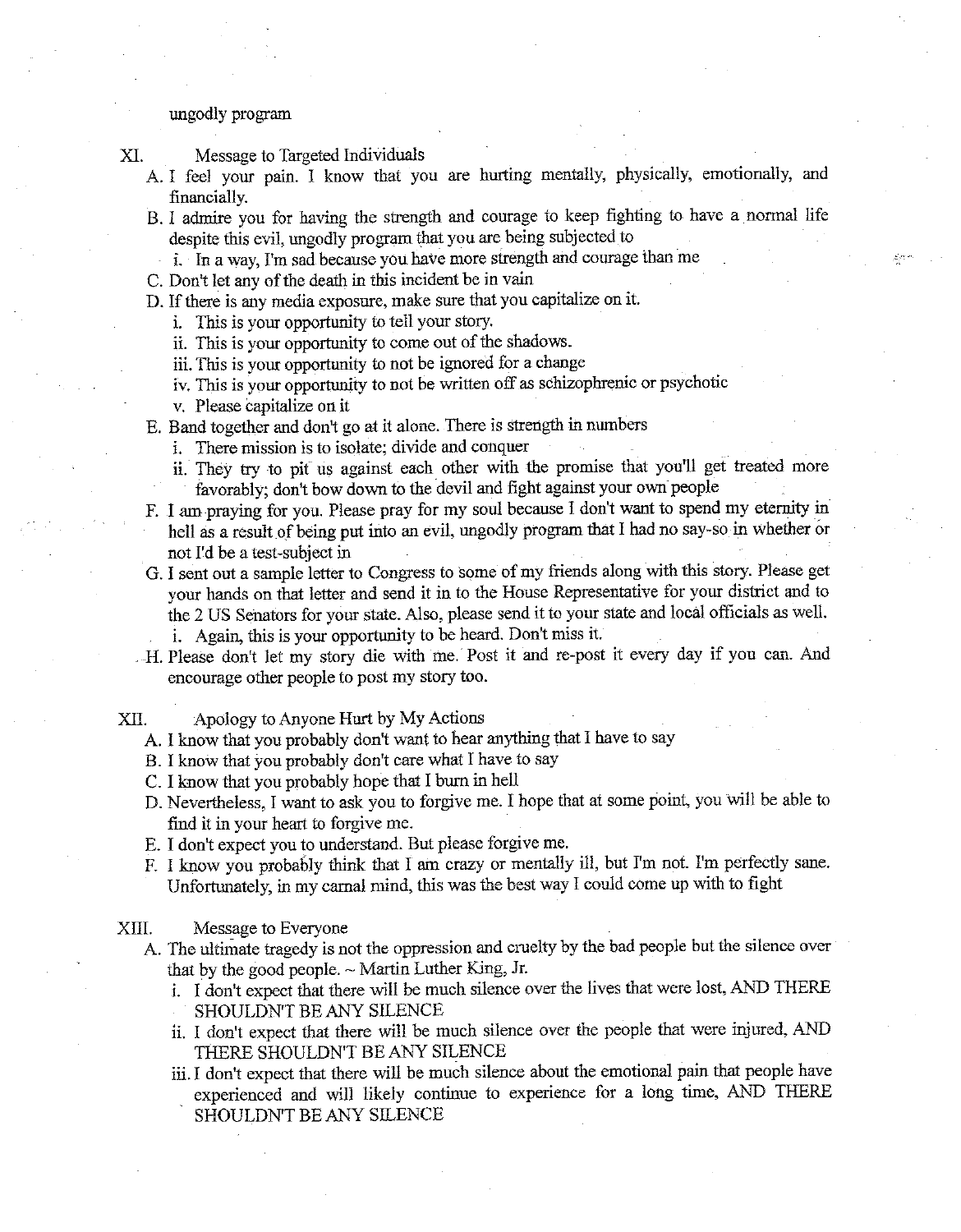- iv. My only hope is that there will no longer be silence over the oppression and cruelty that targeted individuals experience every single day.
	- a) Please don't be silent about the psychological pain
	- b) Please don't be silent about the physical pain
	- c) Please don't be silent about the emotional pain
	- d) Please don't be silent about the isolation, loneliness, and depression

#### XIV. Challenge

- A. I'm sure that some of you will call me crazy, schizophrenic, and psychotic, and you are entitled to your opinions, even though they are wrong
- B. But I want to challenge you to not jump to a mental health conclusion
- C. I want to challenge you to not make a conclusion out of ignorance, without any facts
- D. I want to challenge you to think outside the box
- E. I want to challenge you to ask questions
- F. I want to challenge you to be a skeptic
- G. I want to challenge you to allow your humanity and curiosity supersede your ignorance
- H. There hope is that people's natural interest in self and laziness will prevent them from looking into these matters, so I challenge you to put down your own selfishness for a brief moment and at least consider the possibility
- I. If you do that, you will help thousands of innocent, American citizens just like you have a chance at a normal life.
	- i. After all the loss that has happened, it is at least worth accepting that challenge

## XV. Message to God

- A. Father forgive me for what I'm about to do and forgive me for all of my sins
- B. I prayed so hard for months, and the more I prayed, the worse things got.
- C. I'm sorry that my faith was so weak.
- D. Romans 8:38-39 says, "I am convinced that neither death nor life, neither angels nor demons, neither the present nor the future, nor any powers, neither height nor depth, nor anything else in all creation, will be able to separate us from the love of God that is in Christ Jesus our Lord."
- E. And Romans 8:1 says, "there is no condemnation for those who are in Christ Jesus."
- F. I sincerely hope that these two scriptures hold true for me and my soul. God, I don't want to be separated from you, and I don't want to be condemned for anything that I have done, am doing, or am about to do.
- G. Jesus, I believe that you are the son of god, and that you dies for as a ransom for my sins that I might have salvation. Please forgive me for all my sins. I love you and want to spend my eternity with you. Amen.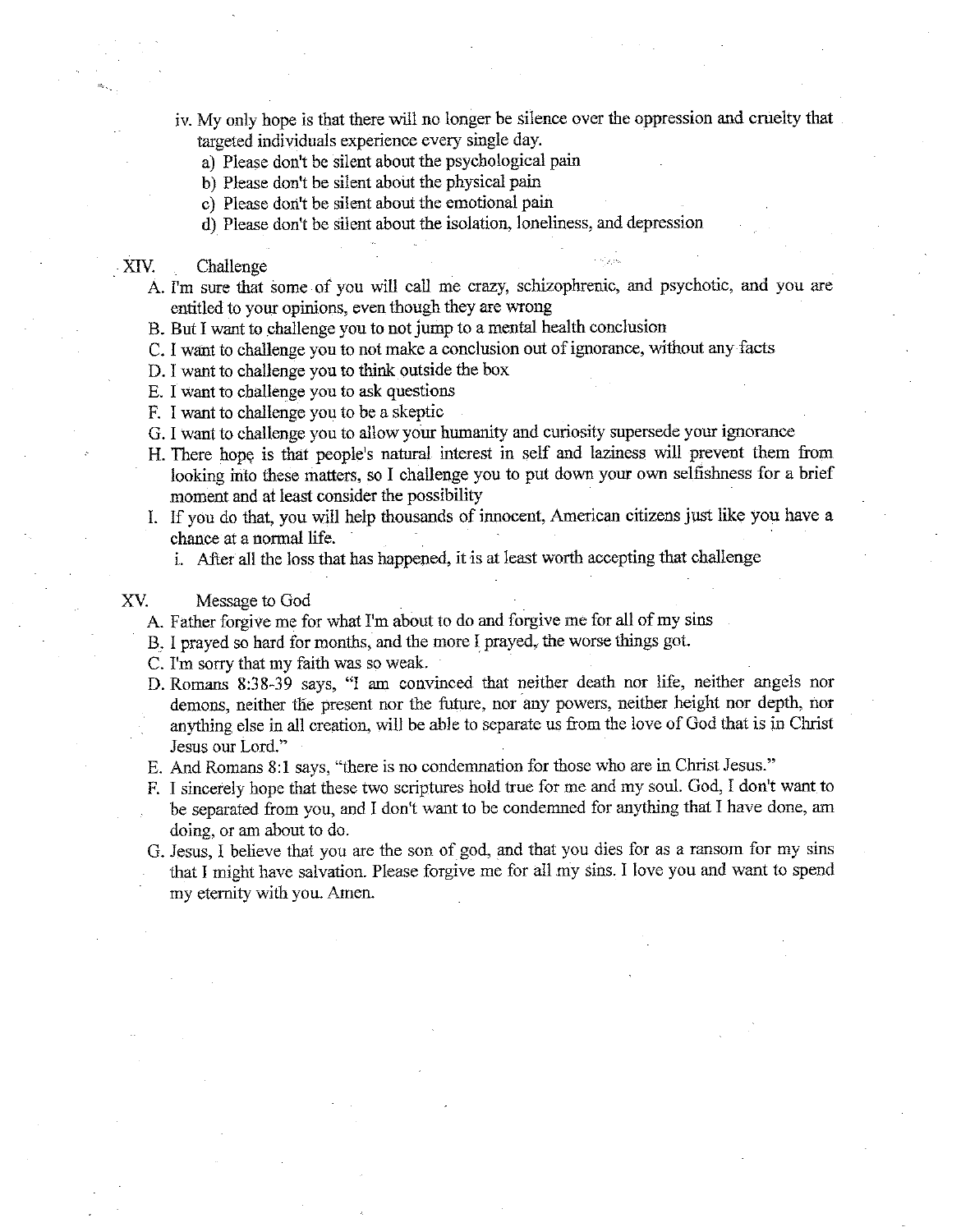Renee Pittman Mitchell

## VIA CERTIFIED MAIL, RETURN RECEIPT REQUESTED

November 17, 2014

Dear Ms. Mitchell and Other Addressees:

The purpose of this letter is three-fold. First, I would like to make a sincere plea to you not to let my personal story die. Enclosed within this letter, you will find a USB flash drive containing a personal testimony from me about the financial, emotional, and psychological pain that I have endured over the course of the past few months since I discovered that I was a "targeted individual." I have literally been forced to endure a living hell. There are thousands of targeted individuals within the United States that literally suffer each and every day at the hands of our govermnent. Personally, I have experienced significant harassment from law enforcement in every place that I have been these past few months.

Second, over the coming days and weeks, you will hear numerous people try to label me as a person with mental health issues. If you simply google "targeted individual," "gang stalking," "Freedom From Covert Harassment and Surveillance," or "Dr. Robert Duncan,"<sup>1</sup> you will see that what I have experienced, albeit not widely known, is very real. In addition, you can find various videos on youtube by searching under these exact same search terms. Our government is able to capitalize on this lack of knowledge among the general population to curb sentiments towards questioning the mental health of targeted individuals rather than admitting the truth-that there is a system of covert torture of ordinary, innocent citizens that is happening within our own borders. I have not told a single person exactly what I intend to do—and only you eight people know that I intend to do anything at all—but my goal is to gamer some much-needed media attention to the pliglit of targeted individuals because we are a marginalized group with few financial assets. Coincidentally, that means we get ignored.

Third, enclosed within, you will also find a sample letter to congress. Please encourage as many people as you can to send a copy of this letter to congress. My hope is that if enough people take a genuine concern into the struggles of targeted individuals, then congress will have to do something to stop it once and for all-not like the false machinations of stopping it that took place in the 1970s with COINTELPRO.

I apologize for putting this responsibility on you guys, but you are people that I know and trust. I am confident that Ms. Mitchell will not allow my story to die. I sincerely hope that you will (1) keep an electronic copy of my story for yourself, (2) provide a copy for distribution to media outlets, (3) make sure that Ms. Mitchell gets a copy [although I am sending her a copy, I fear that it may be intercepted], and (4) see to it that if my story is removed from the internet-youtube, vimeo, etc.---it will be promptly re-uploaded. I know that I am asking for a lot, but please assist me with this.

I Project: Soul Catcher: Secrets of Cyber and Cybernetic Warfare Revealed by Dr. Robert Duncan.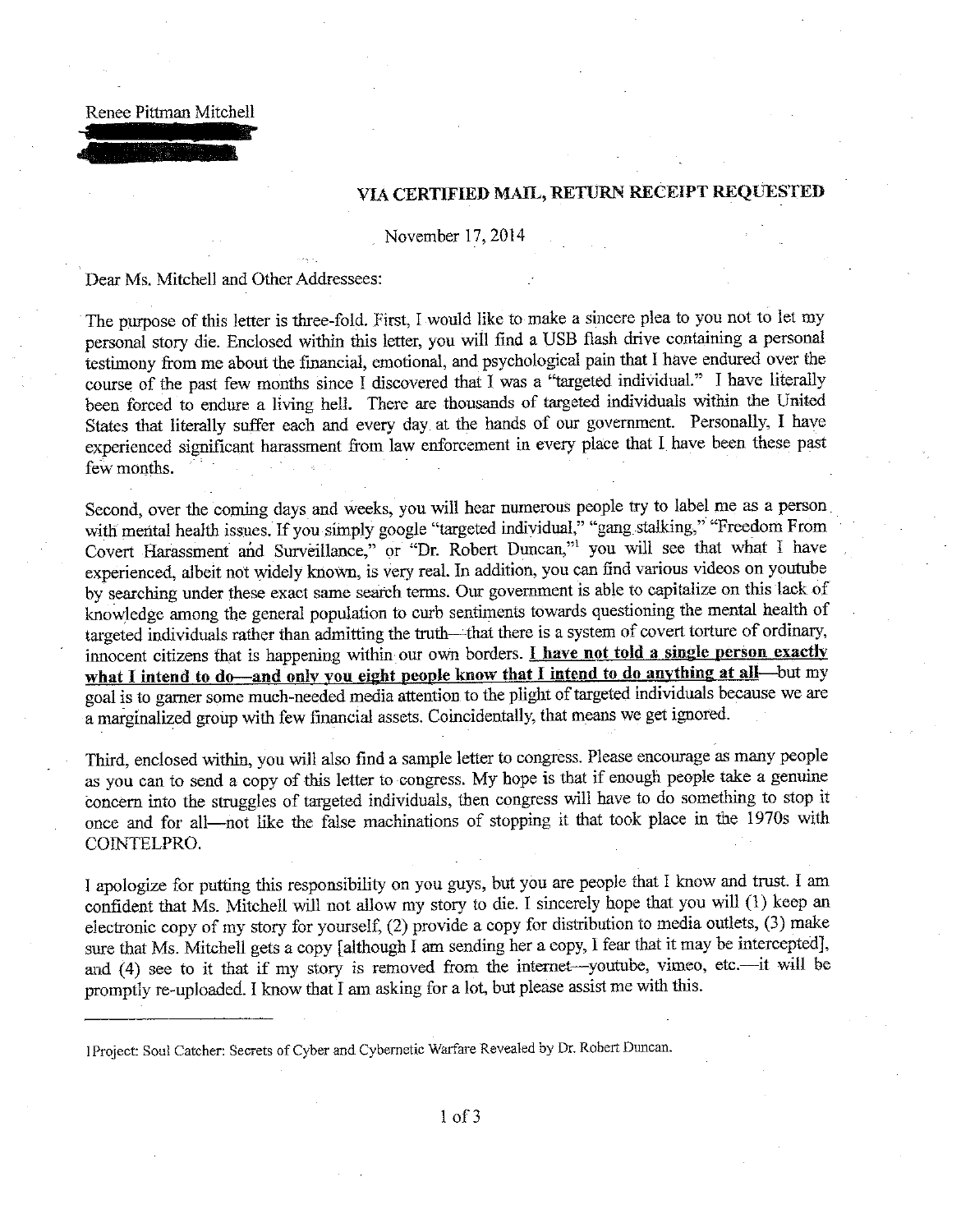Lastly, please whisper a prayer for my soul. I am still a believer, and I honestly feel that there is no hope for me. Consequently, I am making a sacrifice so that others in my same position might have a chance at a normal, harassment-free life. I realize that my methods are not the best selection-and probably will not be perceived as the selection of a Christ-follower-but I have prayed incessantly for months to no avail. There are targeted individuals that have endured this torture for decades without any relief, and what targeted individuals need more than anything is media attention.

## **OTHER TARGETED INDIVIDUALS**

- 1. Randy Quaid
- 2. Melinda Fee
- 3. Stephen Shellen
- 4. Gloria Naylor
- 5. KolaBoof
- 6. Jill Anjuli Hansen
- 7. Matt Barasch
- 8. Ted Gunderson (former Senior FBI agent/whistleblower)
- 9. Jiverly Wong
- 10. Aaron Alexis

cc:

Your brother in Christ,

#### Myron May

- a) Derrick Robinson b) Christopher Chestnut c) Aaron Watson Levin Papantonio Law Firm
	- · d) Jnan P. Chisholm
	- e) Chris V. Rey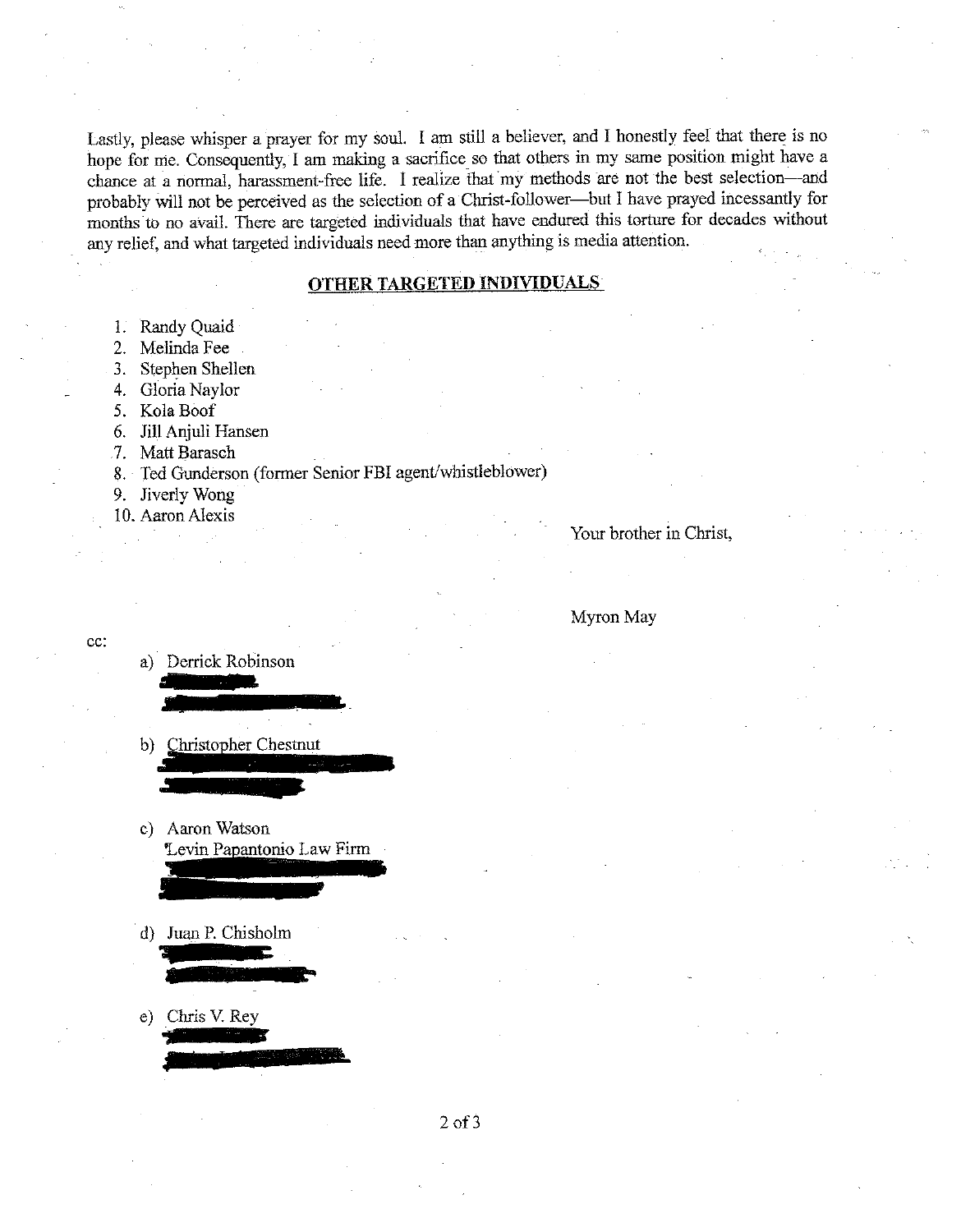- f) Marc Bozeman
- g) Titiana Frausto
- h) Rosanne Schneider Ś
- i) Joe Paul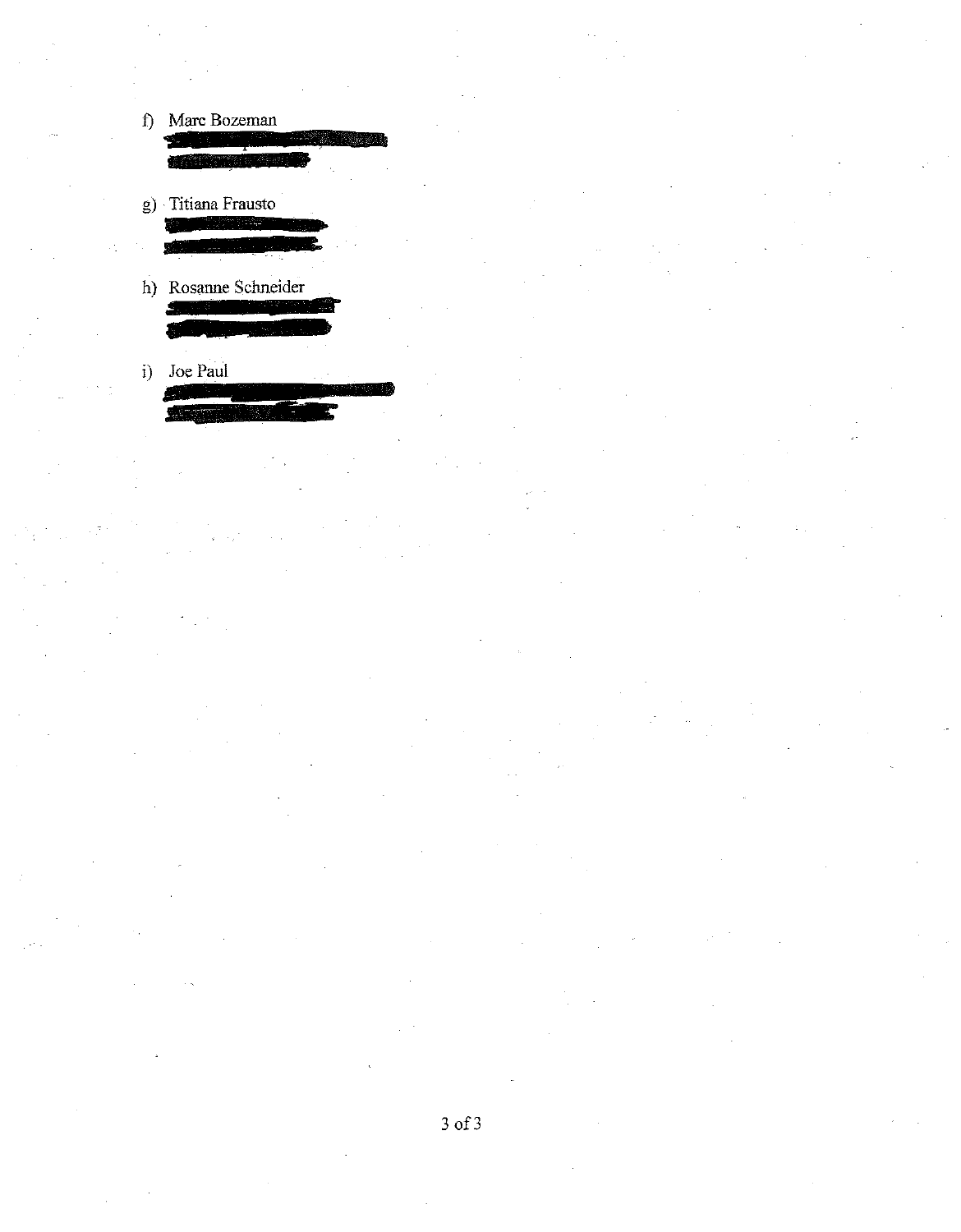Date

The Honorable<br>Office Address United States House of Representatives/United State Senate City, State, Zip

### Dear Representative/Senator

After hearing about the story of Targeted Individual Myron May and other targeted individuals, I have accepted the challenge to do what I can to make a difference. That's why I am urging you to pass a bill or resolution to begin an investigation into the targeting of United States citizens for the types of harassment outlined in my letter below:

Although not widely known by the public, targeted individuals endure a scheme of conduct designed to drive them over the edge mentally, physically, and emotionally. This scheme is referred to among the targeted individual community as :gang stalking." Gang Stalking is a systemic form of control, Which seeks to control every aspect of a Targeted Individuals life. Gang stalking takes place outside in the community. It's called gang stalking because the target is followed around and placed under surveillance.

### *Gang Stalking Goals*

The goals of gang stalking are to (a) silence an individual, (b) drive a victim insane and possibly to the point of suicide, and (c) destroy the victim's reputation and believability-as the person will be viewed as mentally ill if they complain or report such abuse. Gang stalking may also be used to force an individual to move or leave an area.

## *Motivations for Gang Stalking*

The motivations for gang stalking vary widely. Three of the most common are as follows:

- Being a corporate or government whistle blower (particularly if you are exposing conduct that is unbecoming of law enforcement);
- Revenge for getting away with a criminal offense;
- Knowing too much about gang stalking itself-because you become a threat to exposure

#### *Who Are The Stalkers?*

For the most part, stalkers are everyday citizens that are usually acting under some type of guise (e.g., that they are doing something positive for the community; a false accusation that the targeted individual is under investigation for a crime). Other stalkers, however, are simply paid to harass a targeted individual. Sadly, many of these gang stalkers are involved in Jaw enforcement.

#### *Examples of Gang Stalking Harassment*

Here are some of the stalking activities that targeted individuals have to endure: slashed tires, threatening phone calls, hangup calls, verbal assaults by strangers, property damage, death threats, peeping toms, being followed on foot and by vehicle, and character assassination among family, friends, neighbors, and coworkers.

#### *Tactics Used by Stalkers*

1 of3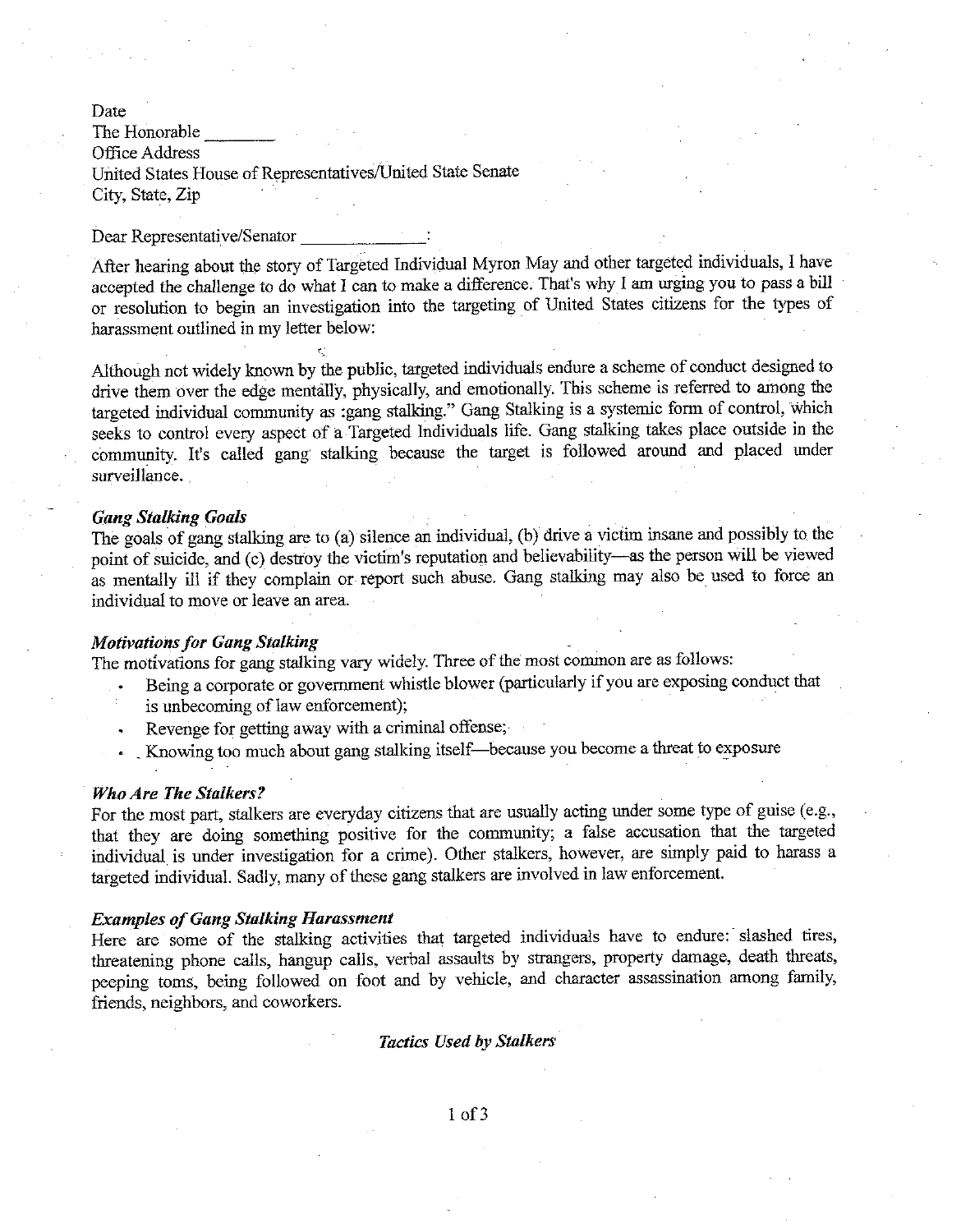## *Anchoring*

A technique employed by stalkers to persuade tbe targeted individual tbat a particular group is responsible for the abuse--neighbors, racial-ethnic group, etc. The goal is to trick the targeted individual into thinking an innocent bystander is the culprit of their harassment and compel the targeted individual into verbally or physically assaulting tbat person.

### *Brighting*

Brighting involves the practice of repetitive flashing of a car's high beam headlights at a targeted individual. The targeted individual is flashed an inordinate amount of times from either a tailgating, passing, or oncoming vehicle. Brighting also occurs when bright lights are flashed into a targeted individual's home windows.

#### *Electronic Harassment*

Electronic harassment is tbe use of technological devices to spy on or cause harm to targeted individuals (e.g., exposure to high electromagnetic fields, microwave radiation, etc.). A frequent form of harassment involves beaming a low frequency tone info a targeted individual's area, which over time causes sleep deprivation, agitation, and stress. A great deal of this research is highlighted in a book written by the pioneer of electronic harassment, Dr. Robert Duncan, which is entitled "Project Soul Catcher: Secrets of Cyber and Cybernetic Warfare Revealed." Other prominent individuals in the field include Dr. Nick Begiche, Dr. John Hall, and Dr. Terry Andersen. In addition to electronic harassment, stalkers utilize nanofibers to track targeted individuals.

#### *Ghosting*

Ghosting refers to the practice of rearranging or moving a targeted individual's personal belongings to make the targeted individual question his/her sanity (e.g., moving home furniture, lawn decorations, desk decorations, etc.).

### *Mimicry*

Mimicry is a specialized form of harassment in which the stalkers imitate every movement made by the victim.

#### *Mobbing*

Mobbing is a term that describes intense group bullying. Several stalkers descend upon a targets area in the same time period. In tbese instances, gang stalkers are not as discrete because they want to make their presence known to tbe targeted individual.

### *Noise Campaign*

A noise campaign is an orchestrated effort to produce stress in a targeted individual by prolonged exposure to noise (e.g., neighbors playing loud music, cars passing at rapid paces, vehicle horns blowing, technological devices to induce dogs to bark, etc.).

#### *Sensitization*

Sensitization is a psychological term referring to tbe forced association between a stimuli and a corresponding reaction. For example, if a targeted individual is frequently harassed by people wearing blue baseball caps or sunglasses, over time, the targeted individual will believe tbat anyone wearing a blue baseball cap or sunglasses is a stalker coming to harass them.

2 of 3